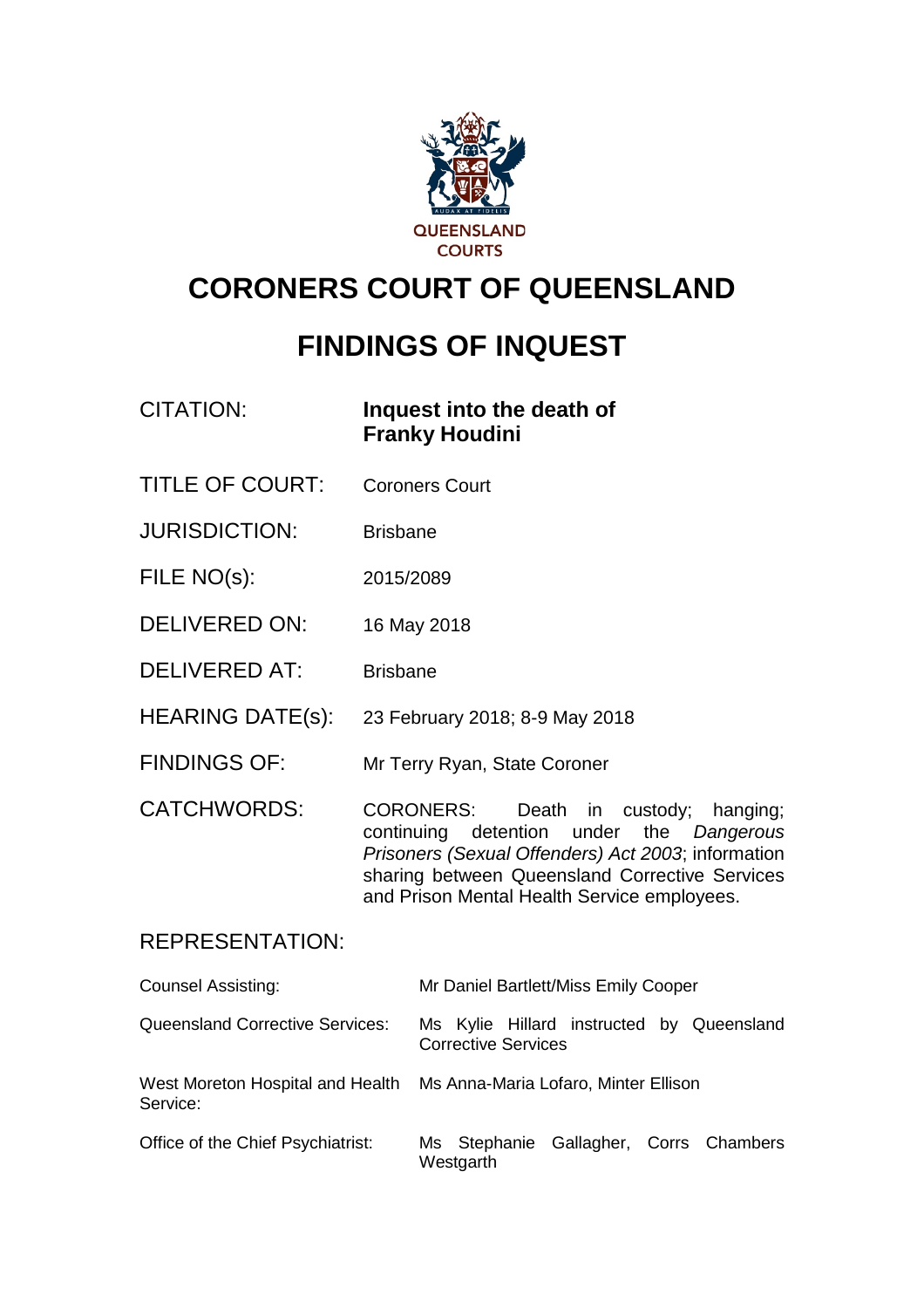| Adequacy of the sharing of information relating to a prisoner's mental health     |
|-----------------------------------------------------------------------------------|
|                                                                                   |
| Adequacy of policies and procedures in place to deal with mental health treatment |
|                                                                                   |
|                                                                                   |
|                                                                                   |
|                                                                                   |
|                                                                                   |
|                                                                                   |
|                                                                                   |

### **Contents**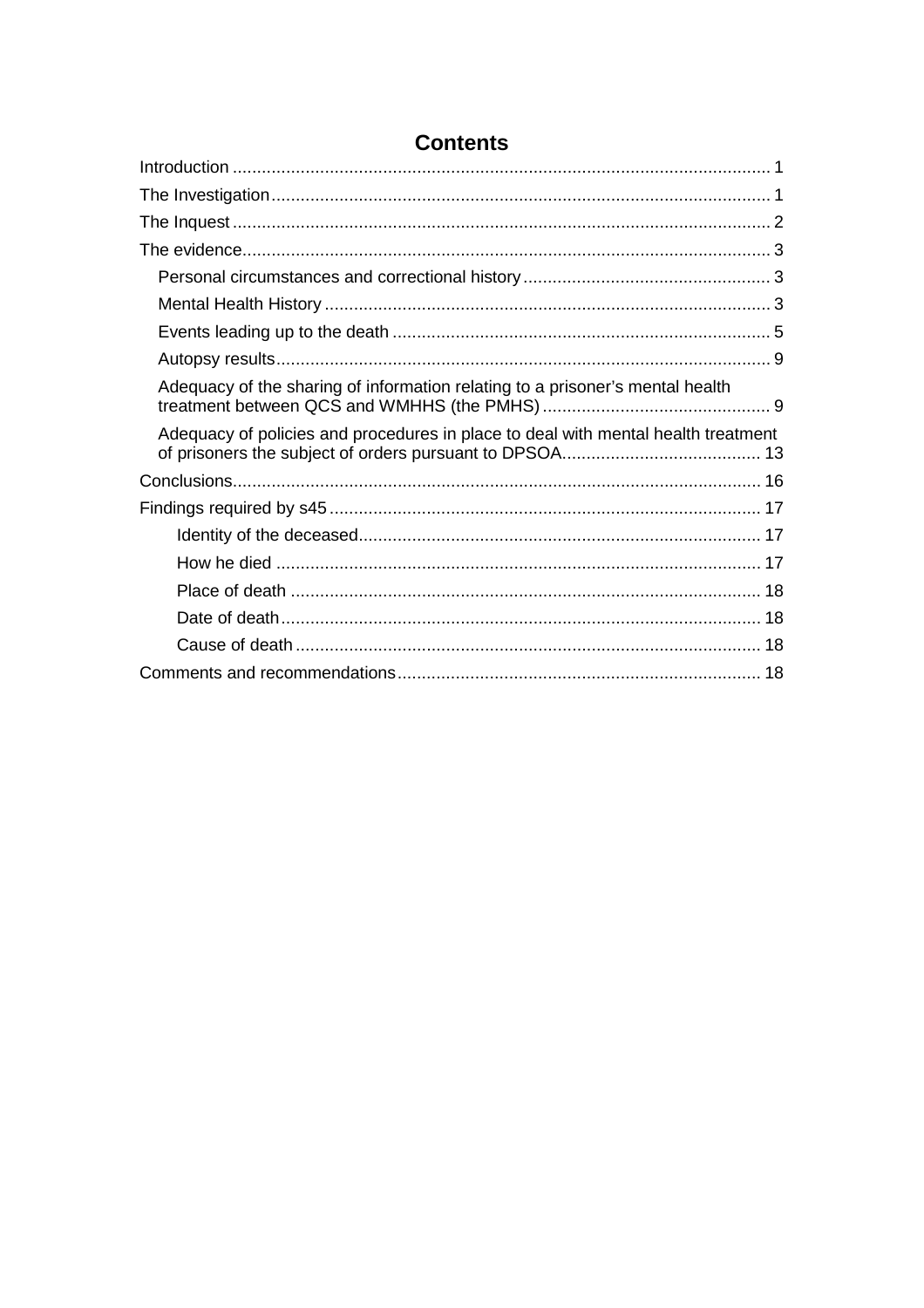## <span id="page-2-0"></span>**Introduction**

- 1. Franky Houdini was 41 years of age when he was found hanged behind the door of his cell in the residential facility of the Wolston Correctional Centre (WCC) on 2 June 2015.
- 2. On the morning of 2 June 2015, muster duties were being carried out in 'residential cluster 1' by correctional services officers. Mr Houdini did not present as required at the door of his cell for the muster. As the officers approached Mr Houdini's cell, a towel was observed covering the cell door's window, which prevented the inside of the cell from being seen. The door to the cell was locked.
- 3. One of the officers used his key to open the cell door. There was some resistance to the door being opened. After officers entered the cell, they noticed Mr Houdini's body hanging by a cord behind the door. A Code Blue was called and Mr Houdini's body was cut down; there were no signs of life. CPR was commenced by the officers until medical staff attended. They used a defibrillator to check for signs of life, of which there were none. Mr Houdini was pronounced deceased soon after by the Nursing Unit Manager.
- 4. These findings:
	- confirm the identity of the deceased person, how he died, and the time, place and medical cause of his death;
	- consider the adequacy of the sharing of information relating to prisoners' mental health treatment between Queensland Corrective Services and the West Moreton Hospital and Health Service, including information relevant to the Prisoner Mental Health Service and the High Risk Offender Management Unit; and
	- consider the adequacy of policies and procedures in place to deal with the mental health treatment of prisoners who are the subject of applications and orders under the *Dangerous Prisoners (Sexual Offenders) Act 2003* (Qld).

## <span id="page-2-1"></span>**The Investigation**

5. The circumstances leading to Mr Houdini's death were investigated by the Queensland Police Service (QPS) Corrective Services Investigation Unit (CSIU). The investigation was led by an experienced Detective, Sergeant Andy Seery. He submitted a report to my Office, dated 14 September 2015, which was tendered at the inquest.<sup>[1](#page-2-2)</sup>

<span id="page-2-2"></span><sup>1</sup> Exhibit A8.

Findings of the inquest into the death of Franky Houdini 1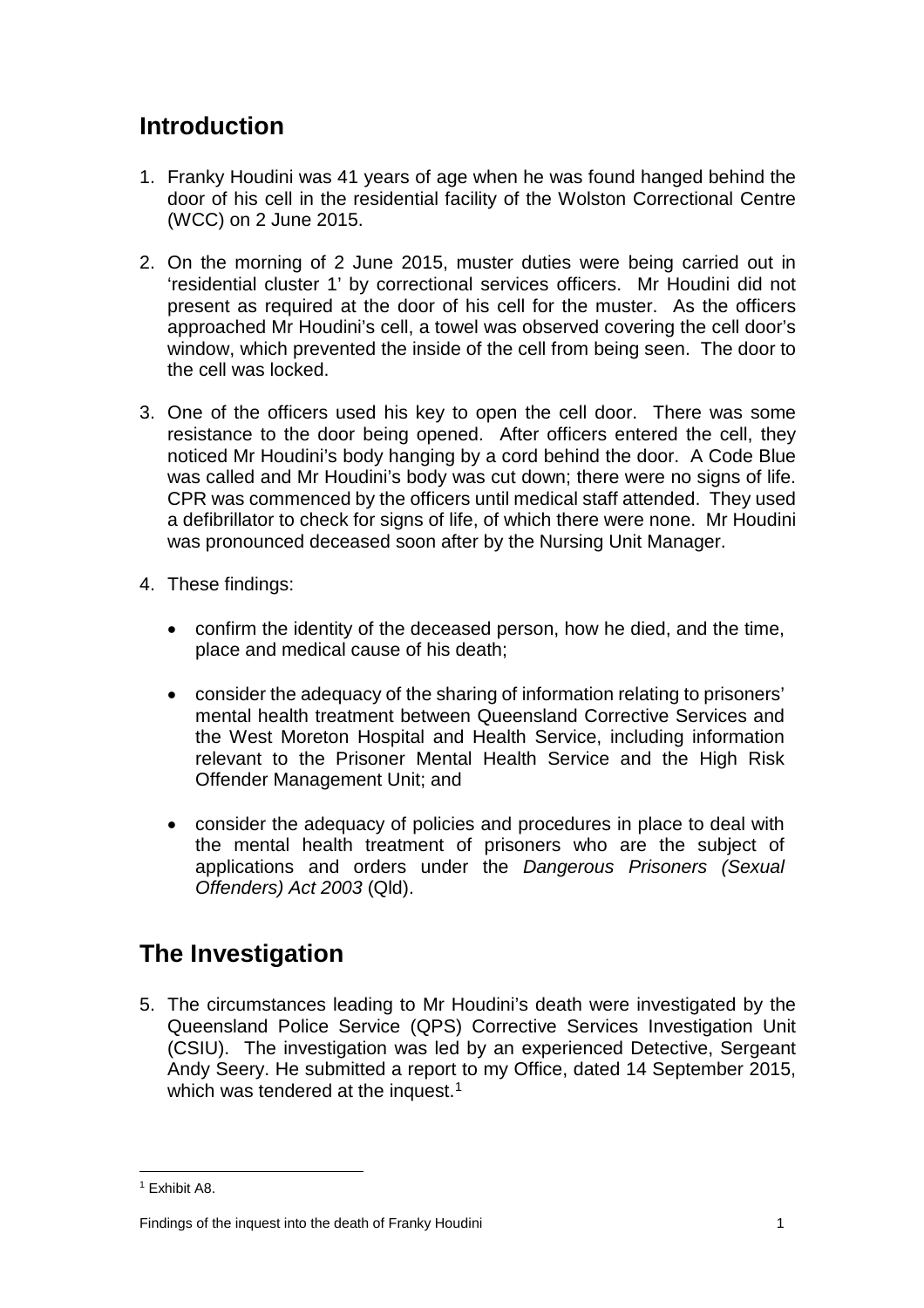- 6. At the inquest Detective Sergeant Seery said that the scene at WCC was secured by Detective Sergeant Brendan Anderson, who was attending the prison in relation to another matter at the time. This occurred within minutes of Mr Houdini's body being discovered. He inspected the cell and oversaw the forensic examination of all points of interest.
- 7. CSIU officers commenced the process of taking statements from staff and conducting recorded interviews with inmates of the residential facility. They took steps to seize all relevant records and interrogated the WCC Information and Offender Management System (IOMS). Scenes of crime officers took a series of photographs of the scene.
- 8. In addition to the QPS CSIU investigation, the Chief Inspector, Queensland Corrective Services, appointed investigators to examine the incident under the powers conferred by s294 of the *Corrective Services Act 2006*. Those investigators prepared a detailed and thorough report which was submitted to the Office of the Chief Inspector (the OCI Report). It examined matters within and beyond the scope of the coronial inquest. The report was tendered at the inquest and was of assistance in the preparation of these findings.<sup>[2](#page-3-1)</sup>
- 9. The issues for this inquest were informed by the OCI Report which made investigation findings about the fact that assessments of Mr Houdini by QCS psychologists were hampered by a:
	- lack of information about Mr Houdini's mental health status and treatment needs from the PMHS;
	- lack of awareness of the DPSO application and risk assessment process, and the stress that this was placing on Mr Houdini; and
	- failure to carry out collateral checks in relation to the extent of Mr Houdini's self-reported family supports.
- 10.I am satisfied that the QPS investigation was thoroughly and professionally conducted and that all relevant material was accessed. Detective Sergeant Seery was satisfied that there was no evidence of the involvement of any third party in Mr Houdini's death.

## <span id="page-3-0"></span>**The Inquest**

11.As Mr Houdini died while in custody an inquest was required under s 27 of the *Coroners Act 2003*. A pre-inquest conference was held in Brisbane on 23 February 2018. Mr Bartlett appeared as counsel assisting and leave to appear was granted to Queensland Corrective Services and the West Moreton Hospital and Health Service. Leave to appear was also subsequently granted to Office of the Chief Psychiatrist within Queensland Health.

<span id="page-3-1"></span><sup>2</sup> Exhibit C6.

Findings of the inquest into the death of Franky Houdini 2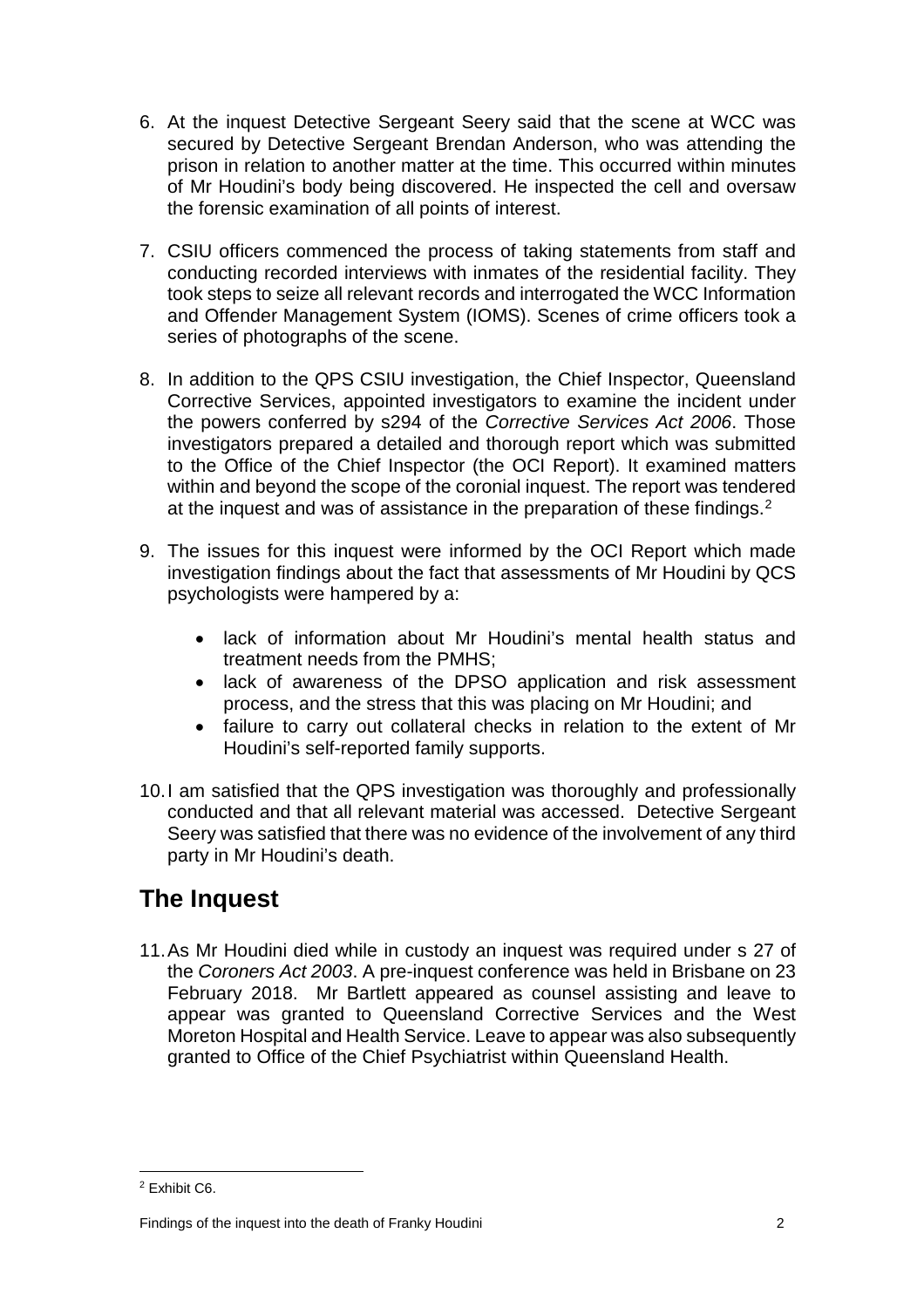- 12.At the inquest on 8-9 May 2018 Miss Cooper appeared as counsel assisting. All of the statements, records of interview, medical records, photographs and materials gathered during the investigations were tendered at the inquest. Oral submissions were heard from the represented parties following the conclusion of the evidence.
- 13.I am satisfied that all the material necessary to make the requisite findings was placed before me at the inquest.

## <span id="page-4-0"></span>**The evidence**

#### <span id="page-4-1"></span>*Personal circumstances and correctional history*

- 14.The deceased was born Frances Phillip Kunde. He changed his name by deed poll to Franky Houdini. Mr Houdini worked as a magician/escape artist in the Ipswich area before his imprisonment. In 2000, he suffered a back injury in a motor vehicle accident which made it difficult for him to continue work as an escapologist.
- 15.On 26 November 2010, Mr Houdini was sentenced in the District Court at Ipswich to 6 years imprisonment for maintaining a sexual relationship with a child, and a number of other offences including multiple counts of indecent treatment of a child and possessing and creating child pornography.
- 16.On 10 March 2011, an arrest warrant was issued for Mr Houdini by New South Wales Police in relation to other offences alleged to involve a young female. Before his full time release date in September 2014, an interim detention order was made for Mr Houdini's continuing detention under the *Dangerous Prisoners (Sexual Offenders) Act 2003* (DPSOA). [3](#page-4-3) The interim order was made until such time as the application was finally determined. As part of that application, several opinions were sought from psychiatrists, who provided conflicting opinions about Mr Houdini's mental health and subsequent risk to the community. He remained on the interim detention order at the time of his death in June 2015.
- 17.Mr Houdini was accommodated in residential cluster 1 at WCC. This residential cluster contained four units comprised of six cells in each unit. Each cell contained a bed, a small table and an open cupboard with shelving. Each prisoner had a key to their own cell which they were able to access freely. A master key was also held by the supervising correctional services officer.

#### <span id="page-4-2"></span>*Mental Health History*

18.Mr Houdini reported a past history of substance misuse including amphetamines, cannabis and alcohol since the age of 11 years. Medical records obtained from the Ipswich General Hospital indicate that, in July

<span id="page-4-3"></span><sup>3</sup> This order was made on 22 August 2014. i<br>I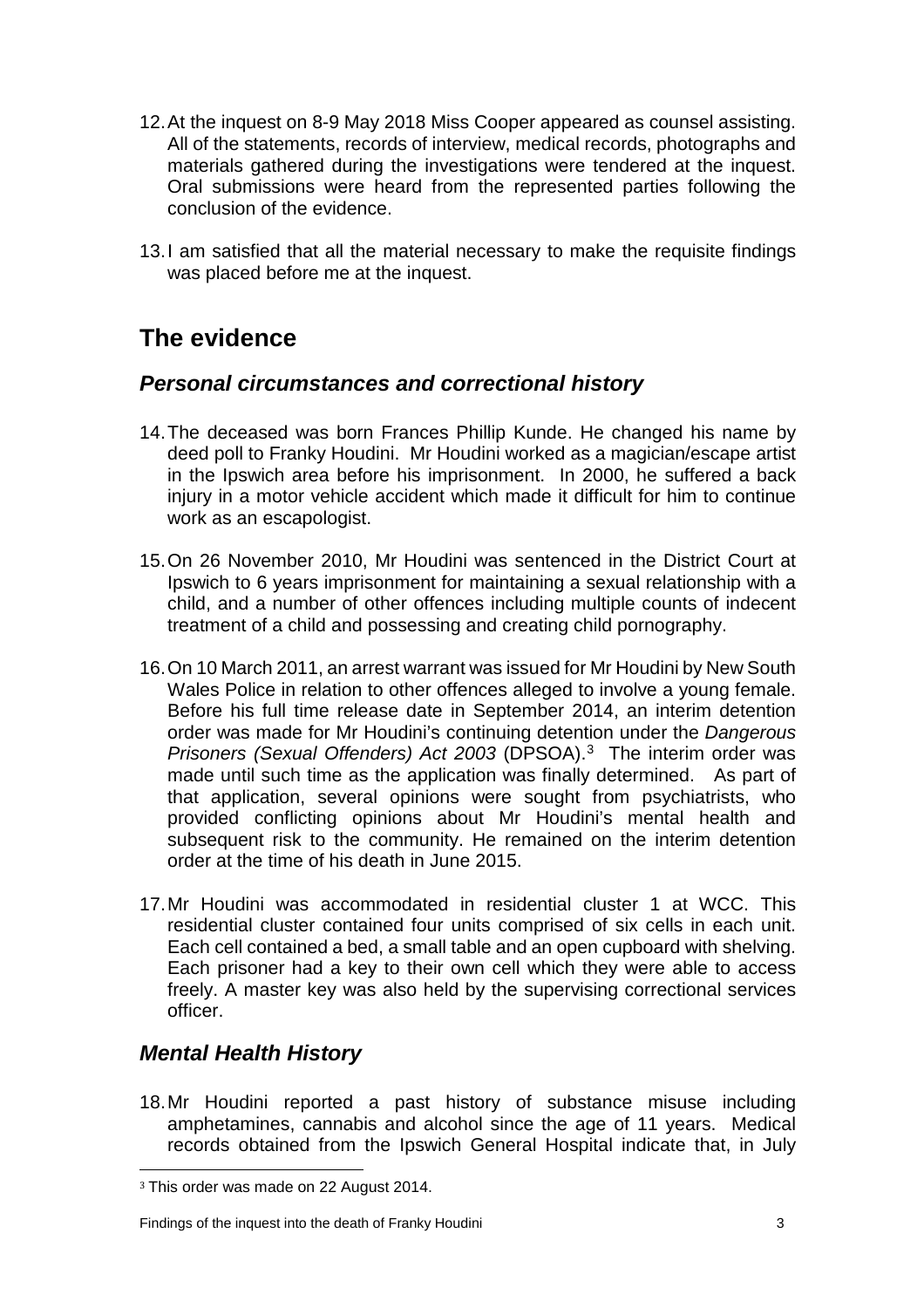1991, Mr Houdini presented with a depressed mood and suicidal ideation in the context of cannabis use and difficult psychosocial circumstances. He was diagnosed with an adjustment disorder with depressed mood.[4](#page-5-0) In July and December 2007, Mr Houdini had 2 brief admissions to the Ipswich Hospital and was diagnosed with a substance induced psychotic episode.<sup>[5](#page-5-1)</sup>

- 19.Mr Houdini had spent some two years in pre-sentence custody before being sentenced on 26 November 2010. At that time, the sentencing Judge noted that Mr Houdini had been seen by a psychologist in prison, and that there was nothing 'psychologically wrong' with him. Mr Houdini had attempted to gain insight into his actions while he had been in custody and had communicated remorse to his victims during his sentencing.
- 20.By 2011, Mr Houdini had become heavily involved in religious themes he had professed the Muslim faith and sought to celebrate Ramadan. Houdini embraced a religious persona, studied various religions in great detail and became completely absorbed and preoccupied with religious themes. This inhibited his participation in sexual offender rehabilitation programs, as he claimed such programs were inconsistent with God's will.
- 21.In September 2014, Mr Houdini was interviewed by Consultant Psychiatrist at The Park Centre for Mental Health (The Park), Dr Angela Voita. During this interview, Mr Houdini was assessed as presenting as elevated with pressured speech, religious preoccupations and formal thought disorder. He refused to take medications and was assessed as lacking insight and the capacity to make informed decisions about his mental health. A recommendation for assessment was completed and a referral made for Mr Houdini to be transferred to The Park, where he remained until 5 March 2015. [6](#page-5-2)
- 22.At The Park, Mr Houdini was admitted to the High Security Inpatient Service under the care of Dr Russ Scott.<sup>7</sup> Dr Scott assessed Mr Houdini as not presenting with symptoms consistent with a psychotic illness. A second opinion was obtained from Dr Jon Mann, who agreed with Dr Scott's assessment. However, as Dr Voita had identified symptoms of psychosis she agreed to take over the care of Mr Houdini, and remained his treating psychiatrist.
- 23.After Dr Voita interviewed Mr Houdini again, she assessed him as presenting with a psychotic illness and lacking in the capacity to make informed decisions about his mental health. On 5 December 2014, Mr Houdini was placed on an involuntary treatment order (ITO). He was diagnosed with paranoid schizophrenia.

<sup>4</sup> Exhibit D3, pages 145-153.  $\overline{\phantom{a}}$ 

<span id="page-5-1"></span><span id="page-5-0"></span><sup>5</sup> Exhibit D2, pages 33-35.

<span id="page-5-2"></span><sup>6</sup> Exhibit D1.

<span id="page-5-3"></span><sup>7</sup> Exhibit D4.1, page 67.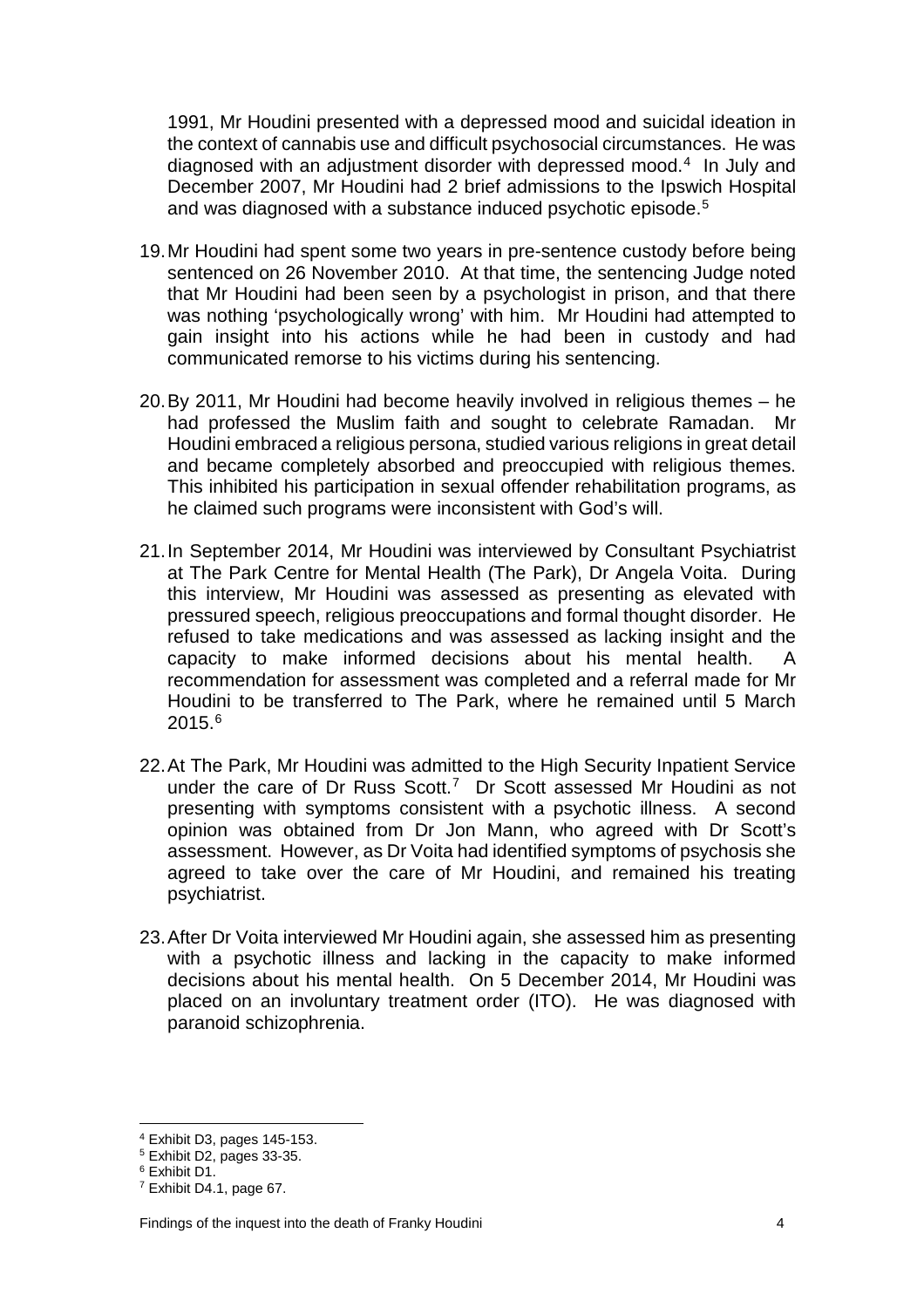- 24.In January 2015, Mr Houdini started to display an improvement in mental state. He became less pressured in his speech, less preoccupied with religious themes, less driven to write voluminous letters and his sleep returned to a normal pattern. He had become less rigid in maintaining his structured routine and was no longer engaged in fasting. He accepted legal advice relating to the DPSOA application for the first time, and also agreed to participate in sexual offender rehabilitation courses.
- 25.Mr Houdini subsequently developed hyperprolactinaemia (the presence of abnormally high levels of prolactin in the blood) and at higher doses of risperidone (an anti-psychotic medication) developed akathisia, a condition that causes a feeling of restlessness and an urgent need to move. His risperidone dose was consequently decreased to 1mg nocte, which resulted in no destabilisation of mental state. Mr Houdini was assessed as not requiring ongoing admission, and was discharged back to WCC on 5 March 2015, remaining on the ITO. $8$

#### <span id="page-6-0"></span>*Events leading up to the death*

- 26.After Mr Houdini was received back at WCC in March 2015, he was assessed as being willing, cooperative and polite by correctional staff. He reported external support from his mother and sister through regular phone calls and  $irregular visits.<sup>9</sup>$  $irregular visits.<sup>9</sup>$  $irregular visits.<sup>9</sup>$  Within a week, he had been noted by correctional staff to conduct himself well within the residential environment. He had not been reported as being a problem in that environment, and he met the behavioural standards required of WCC.
- 27.Mr Houdini was also placed on the Person of Concern (POC) Register as standard practice, because he was returning from a mental health facility. At the time, the POC Register procedure was a centre based process to ensure prisoners with greater vulnerabilities were identified and managed in accordance with their individual needs.[10](#page-6-3)
- 28.On 30 March 2015, Mr Houdini received correspondence from the Crown Law Office, confirming that in preparation for a DPSOA application, he would be assessed by various external psychiatrists on 28 May 2015, 12 June 2015 and 16 July 2015.[11](#page-6-4)
- 29.Mr Houdini was reviewed by his treating psychiatrist, Dr Voita, at WCC on 10 March 2015 and 7 April 2015. On the latter date, Dr Voita noted that Mr Houdini was compliant with his medication. However, he was only taking it because he was subject to an ITO. He had no issues with other prisoners, and was sleeping well. He confirmed his upcoming appointments with various psychiatrists in the DPSOA process, specifically with Dr Donald Grant

<sup>&</sup>lt;sup>8</sup> Exhibit D4.1, page 167.  $\overline{a}$ 

<span id="page-6-2"></span><span id="page-6-1"></span><sup>9</sup> Exhibit C2.

<span id="page-6-4"></span><span id="page-6-3"></span><sup>10</sup> Exhibit B15, paragraph 18. <sup>11</sup> Exhibit C5, page 32.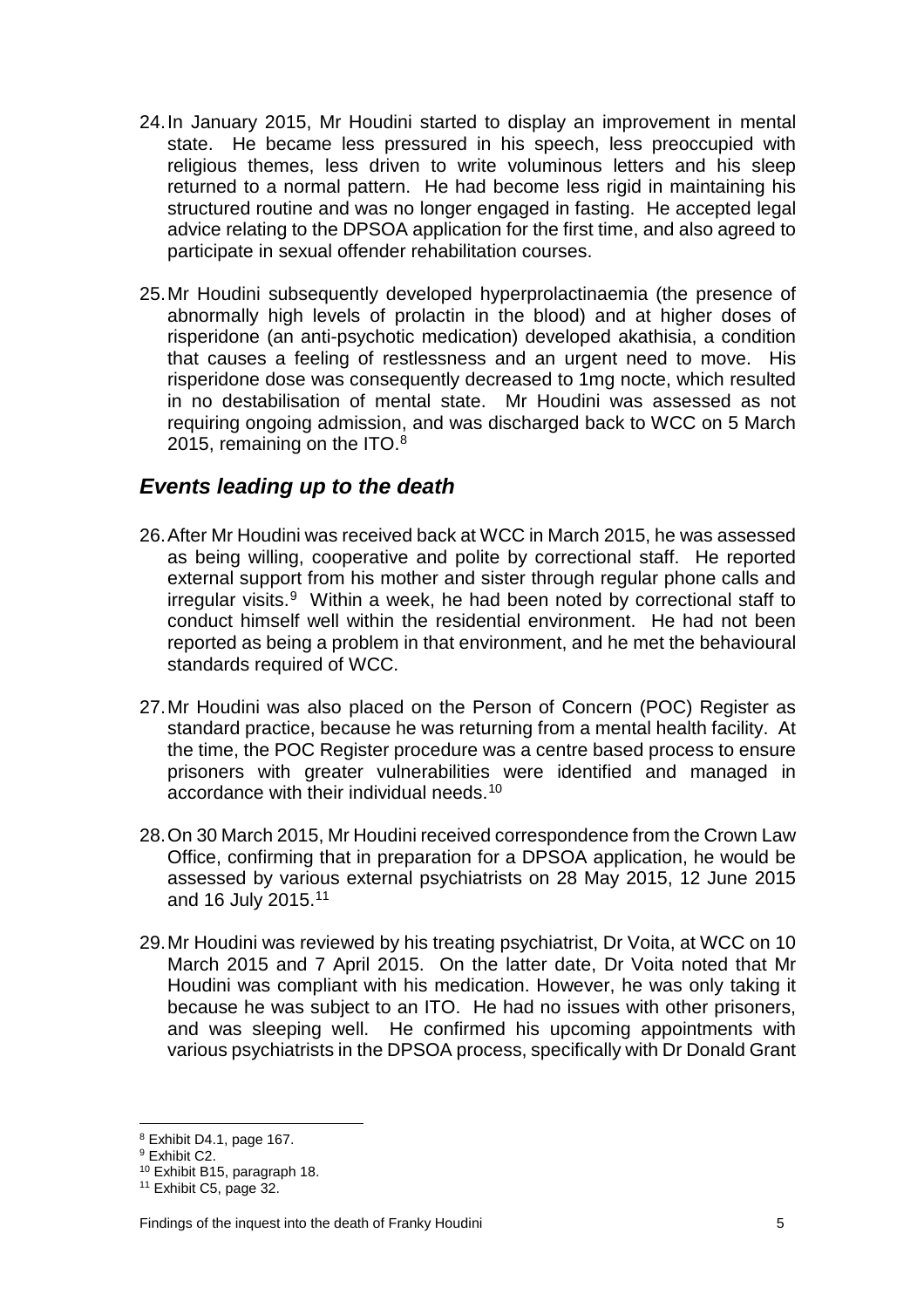on 28 May 2015. Dr Voita's overall impression was of a stable mental state. She recommended Mr Houdini be reviewed in 3 weeks.<sup>[12](#page-7-0)</sup>

- 30.Mr Houdini was reviewed again by Dr Voita on 23 April 2015. He remained on an ITO at that time. He reported he was feeling well, and denied any perceptual abnormalities. Despite being on the ITO, he admitted to not taking his medication on one occasion the previous week. Dr Voita's overall impression was again of a stable mental state.<sup>[13](#page-7-1)</sup>
- 31.Mr Houdini's final session with Dr Voita was on 26 May 2015. He reported that things were much the same, and denied any interpersonal conflict. He mentioned that he was waiting for Dr Grant to see him on 28 May 2015. He said that he was not stressed about this or otherwise given it much thought. He was being compliant with his medication, but stated this was only because he was compelled to do so. He reported being concerned about being charged with new offences in Queensland or in New South Wales.
- 32.On 28 May 2015, QCS psychologist Maria Kostyanaya interviewed Mr Houdini. She noted that he presented unremarkably, and he made direct and appropriate eye contact throughout the interview. He responded to all questions in a timely manner. There was no current suicidal ideation, intent or plan noted or detected during the interview.[14](#page-7-2)
- 33.During the inquest I heard evidence from Susan Spencer, a psychologist employed by QCS, and acting Senior Adviser of Offender Assessments, Offender Rehabilitation Management Services. Ms Spencer explained that when a prisoner such as Mr Houdini is receiving treatment through the Prison Mental Health Service (PMHS), there is a weekly meeting between the QCS Psychological Services team and the PMHS. The purpose of the meeting is to facilitate communication about prisoners involved with the PMHS.<sup>15</sup> Ms Spencer also said that direct email and telephone contact could also be used to discuss cases with the PMHS clinical coordinator.
- 34.Ms Spencer's evidence was that on 29 May 2015 she attended the regular weekly meeting with the PMHS Clinical Coordinator, Chris Mangal. During this meeting, Mr Mangal asked that the QCS Psychological Services team conduct a welfare check on Mr Houdini, because he had presented as quite flat during the recent interview with his treating psychiatrist. There was also a suggestion that his sexual offending behaviour was resurfacing and that this may be distressing him.[16](#page-7-4)

<span id="page-7-0"></span><sup>&</sup>lt;sup>12</sup> Exhibit D4.1, pages 169-170.<br><sup>13</sup> Exhibit D4.2, page 103.  $\overline{a}$ 

<span id="page-7-1"></span><sup>14</sup> Exhibit C2, page 24.

<span id="page-7-3"></span><span id="page-7-2"></span><sup>15</sup> Exhibit B15, paragraph 14.

<span id="page-7-4"></span><sup>16</sup> Exhibit B15, paragraph 20.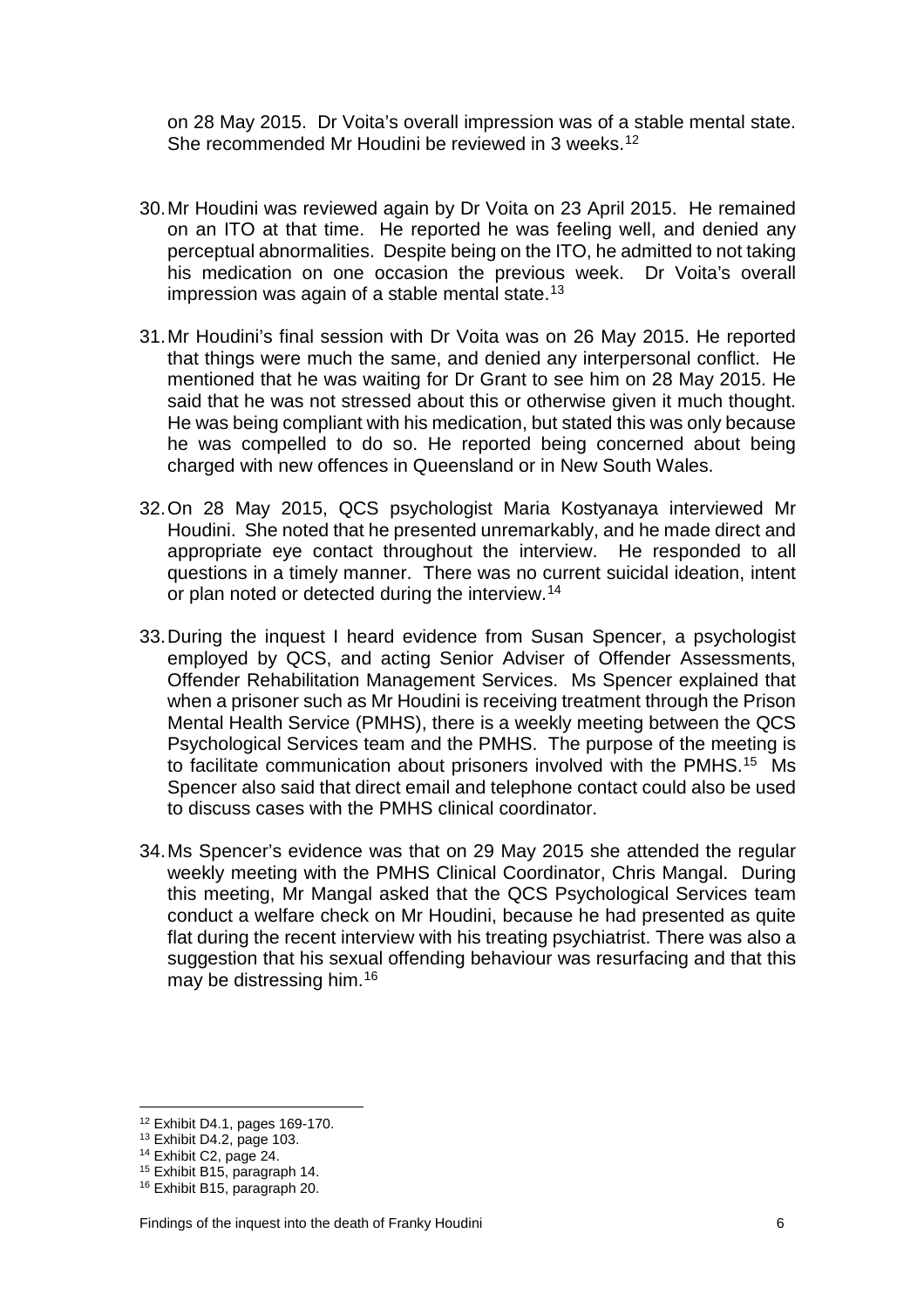- 35.Ms Spencer explained in her evidence that, in terms of sharing of information about prisoners between the QCS psychologists and the PMHS, it was not the practice of the PMHS to provide QCS Psychological Services with written information relating to a prisoner's mental health.<sup>17</sup> Ms Spencer was not aware of the context of Mr Houdini's involvement with the PMHS, nor did she have any knowledge of a third court appointed psychiatrist interviewing Mr Houdini for the purpose of conducting a risk assessment under the DPSOA. [18](#page-8-1) She was also unaware that relevant information had been provided by Crown Law to the HROMU about Mr Houdini's status under the *Mental Health Act*.
- 36.At the inquest, Ms Spencer said that she was aware of the Memorandum of Understanding (MOU) relating to confidential information disclosure in broad terms. She was not aware of the Operating Guidelines which supported the MOU. She was also unaware of the escalation pathway set out in those guidelines. Ms Spencer said that it would have been of assistance to have seen Mr Houdini's discharge summary and progress notes from The Park because these documents listed more specific and relevant information about his history of suicidal ideation than IOMS, which only had a flag for suicide risk from 2008. She said that contextual and historical information can assist in assessing ongoing risk.
- 37.However, Ms Spencer agreed that in five years at WCC Mr Houdini had not expressed suicidal ideation or made any suicide attempts, and was unable to say in retrospect whether access to this information would have changed the risk assessment for Mr Houdini on 1 June 2015. There was nothing in the request for a welfare check that would have prompted her to source the mental health progress notes prior to having the prisoner seen. If any risk indicators were identified during the welfare check a notice of concern would have been raised and observations increased, if necessary.
- 38.After her meeting with Mr Mangal on 29 May 2015, Ms Spencer sent an email to QCS psychologist, Ms Kostyanaya, asking her to perform the welfare check on Mr Houdini. Ms Kostyanaya conducted this check on 1 June 2015, the day before Mr Houdini's death.
- 39. In a note entered in the IOMS,<sup>[19](#page-8-2)</sup> Ms Kostyanaya recorded that Mr Houdini again presented unremarkably, and he made direct and appropriate eye contact throughout the interview. He responded to all questions in a polite manner. He presented with his usual flat affect, but with "appropriate change of the mimic upon the flow of conversation". He did not report any concerns, only that he found the psychiatric assessments "challenging". He would not provide further details about that, stating to Ms Kostyanaya that he was "dealing" with those issues and that he "does not have any assistance from Psychological Services". He reported that he had enough support from his family members via regular phone calls and visits. Ms Kostyanaya advised Mr Houdini to contact Psychological Services if necessary. Ms Kostyanaya

<sup>17</sup> Exhibit B15, paragraph 26.

<span id="page-8-1"></span><span id="page-8-0"></span><sup>18</sup> Exhibit B15, paragraphs 26-27.

<span id="page-8-2"></span><sup>19</sup> Exhibit C2, page 24-25.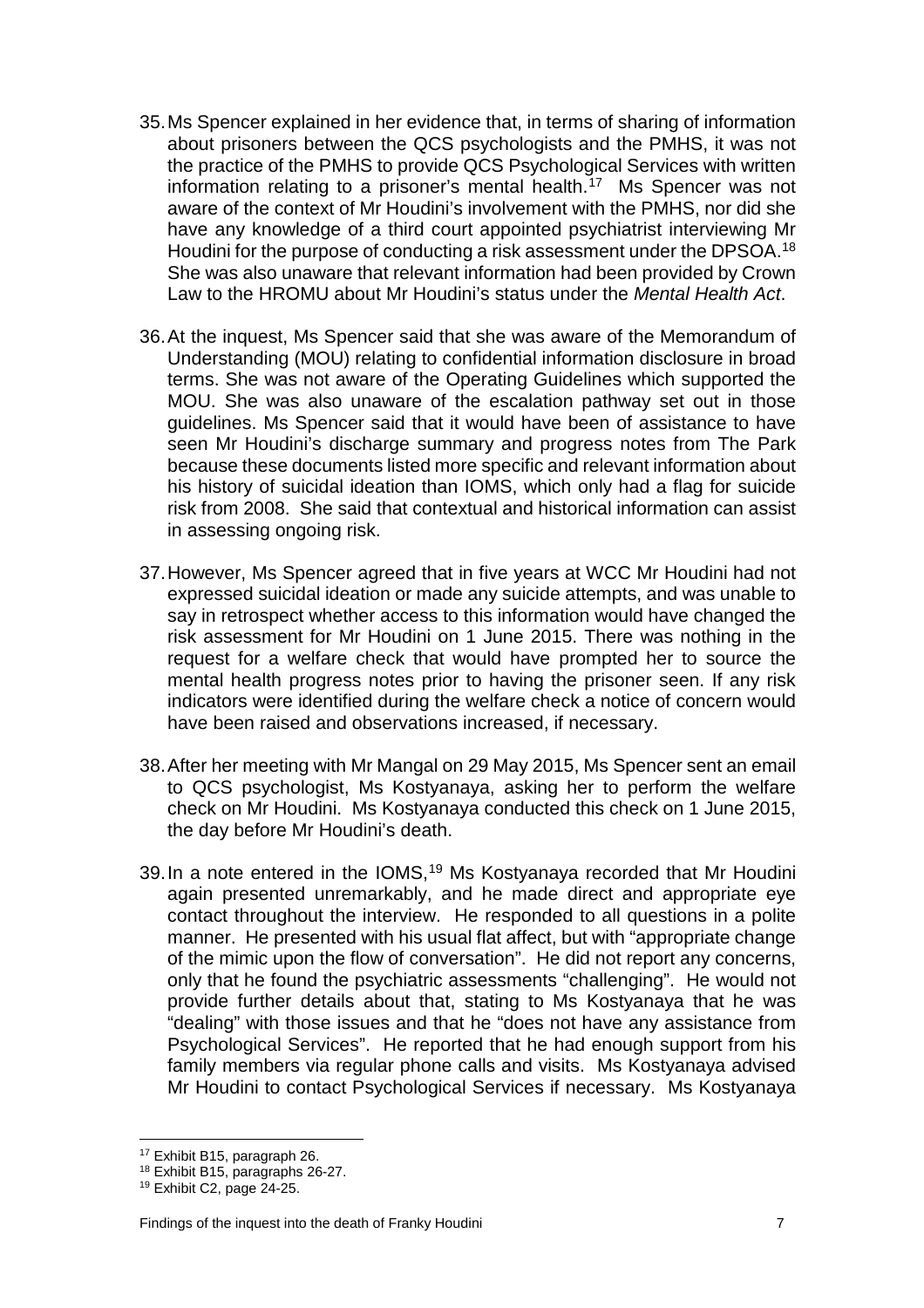did not detect any current suicidal ideation, intent or plan throughout the interview.

- 40.Contrary to Mr Houdini's assertions in relation to family support, IOMS showed Mr Houdini had not received a family visit since August 2014. Similarly, he also had not been using his ARUNTA (Prisoner Telephone System) account. [20](#page-9-0)
- 41.At about 10:40am on 2 June 2015, correctional services officers Kamlesh Singh, Jeff Bauer and trainee officer, Bradley Carroll, were conducting the morning muster in residential unit 1B. Prisoners were required to stand beside their cell door for the muster. Mr Singh was conducting the physical head count of the prisoners.<sup>21</sup> When he approached Mr Houdini's cell he noticed a towel was covering the glass window on the cell door, and he could not see through the glass panel. Mr Singh explained in his evidence that prisoners are not allowed to cover the windows to their cells. He tried to open the cell door, but it was locked. However, this was not considered unusual.
- 42.Mr Singh used a master key to unlock the cell door. As he pushed the door open he felt a heavy weight against it. When he pushed the door open further, the towel dropped down and he could see the back of Mr Houdini's head against the rear of the door. Mr Singh called out to Mr Bauer for assistance, and both Mr Bauer and Mr Carroll attended and moved into the cell. Mr Bauer called a 'Code Blue' for a medical emergency.
- 43.Mr Bauer cut Mr Houdini down and he was placed on the floor of the cell; there were no signs of life.<sup>[22](#page-9-2)</sup> CPR was commenced by the officers until medical staff attended. They used a defibrillator to check for signs of life.<sup>23</sup> At 10:45am, the Nursing Unit Manager Lorraine Reid made the call to cease  $CPR.^{24}$  $CPR.^{24}$  $CPR.^{24}$
- 44.It became apparent that Mr Houdini had used a piece of thin nylon cord similar to that used on tennis court nets, and had woven one end through a grate above the door to his cell.<sup>[25](#page-9-5)</sup> The residential accommodation unit provided a tennis court for use by the prisoners.<sup>26</sup> A note was found on Mr Houdini's bed which, among other things, expressed how it was time for him to "go back home to our maker for judgement" and asking those he had sinned against for forgiveness.[27](#page-9-7) Other notes were found in his cell which expressed themes of repentance and accountability for his past sins. The key to Mr Houdini's cell was found located on a shelf within the unit away from access to the cell door.

<sup>&</sup>lt;sup>20</sup> Exhibit C6, page 10 i<br>I

<span id="page-9-1"></span><span id="page-9-0"></span><sup>21</sup> Exhibit B9.

<span id="page-9-2"></span><sup>22</sup> Exhibit B2, paragraph 12.

<span id="page-9-3"></span> $23$  Exhibit B6, paragraphs 35 – 38; Exhibit B8, paragraphs 31-32.

<span id="page-9-4"></span><sup>24</sup> Exhibit B8, paragraph 42.

<span id="page-9-5"></span><sup>25</sup> Exhibit B8, paragraphs 45-46.

<span id="page-9-6"></span><sup>26</sup> Exhibit A8, page 7.

<span id="page-9-7"></span><sup>27</sup> Exhibit C4.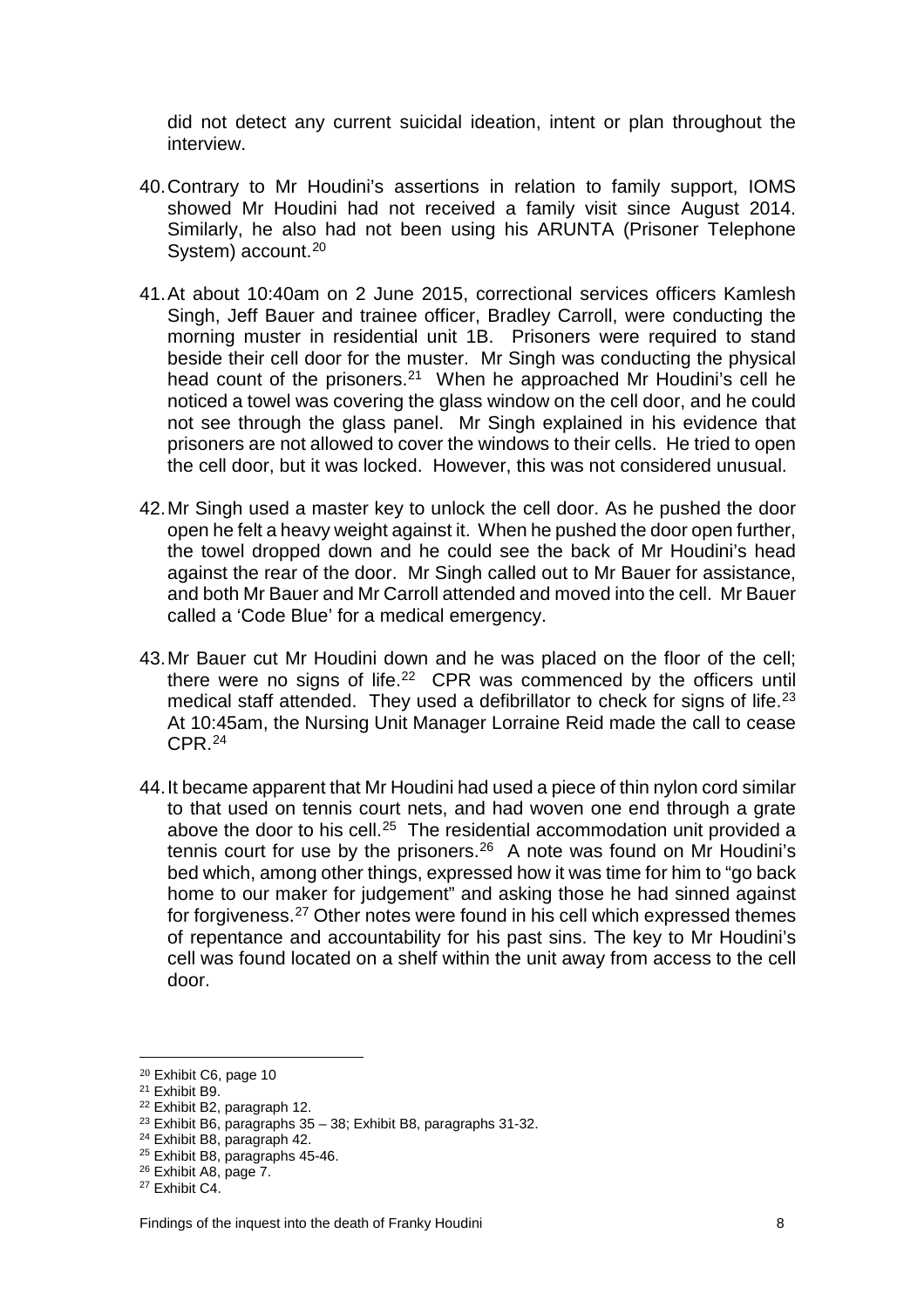#### <span id="page-10-0"></span>*Autopsy results*

- 45.A full internal autopsy examination was conducted by experienced forensic pathologist, Dr Philip Storey, on 3 June 2015. The autopsy report was tendered at the inquest.[28](#page-10-2) Dr Storey had attended at the scene of the death at WCC on 2 June 2015.
- 46.Autopsy examination confirmed a transverse linear abrasion mark in the neck, and this had typical features of a mark made by passive suspension, consistent with hanging. At the time of autopsy, the ligature was still present around the neck, and this conformed to the abrasion mark. There was no evidence of any defensive injuries to the body, and no evidence of sharp force or significant blunt force injury. Rib fractures were consistent with efforts at resuscitation.
- 47.Internal examination showed an acute fracture at the top of the left side of the major cartilage in the neck (the thyroid cartilage).
- 48.Toxicology testing confirmed trace levels of paliperidone, a metabolite of risperidone. No alcohol or other drugs were detected.
- 49.Dr Storey considered that it was possible for the focal acute haemorrhage to the thyroid cartilage to have been caused by the forces generated during passive suspension. He found no specific evidence to indicate direct third party involvement. Dr Storey confirmed the cause of death as being from hanging.

#### <span id="page-10-1"></span>*Adequacy of the sharing of information relating to a prisoner's mental health treatment between QCS and WMHHS (the PMHS***)**

- 50.The OCI report investigated the extent to which information about Mr Houdini was shared between the QCS psychologists and the PMHS. During interviews conducted for the purpose of the OCI report, Psychological Services staff conveyed an inability to obtain collateral information regarding a prisoner's diagnosis and treatment from the PMHS, despite the fact both agencies were effectively caring for and managing the same prisoner.<sup>29</sup> The OCI considered that this affected the quality of welfare checks conducted at various times with Mr Houdini, as they were not as informed as they could have been.
- 51.I heard evidence from Darryn Collins, a registered nurse in the role of Acting Team Leader for the PMHS.<sup>[30](#page-10-4)</sup> Mr Collins confirmed that he was very cognisant of the MOU but in accordance with applicable statutory obligations, the PMHS does not provide QCS, specifically the prison psychologists, with

<sup>28</sup> Exhibit A7.

<span id="page-10-3"></span><span id="page-10-2"></span><sup>29</sup> Exhibit C6, page 30; Exhibit C6.10; Exhibit C6.12; Exhibit C6.16; Exhibit C6.21.

<span id="page-10-4"></span><sup>&</sup>lt;sup>30</sup> Exhibit B17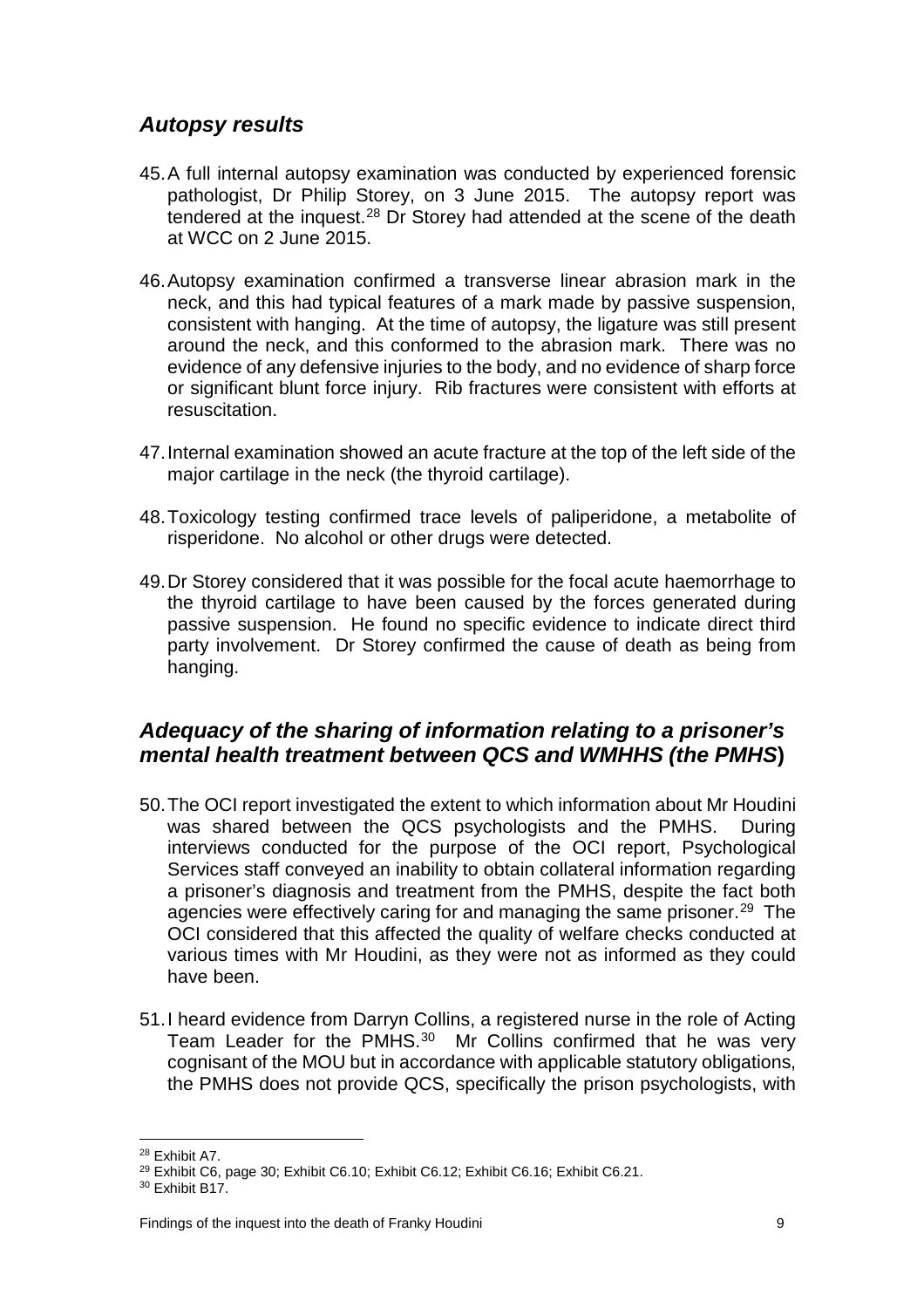written documentation about a prisoner's mental illness.<sup>[31](#page-11-0)</sup> He confirmed that no access is provided to the Consumer Integrated Mental Health Application - the state-wide clinical information system designed to support mental health services in Queensland.

- 52.Mr Collins advised that there are currently 720 prisoners open to the PMHS in the WMHHS catchment - covering 7 prisons and 2 prison farms. The high number of prisoners open to the PMHS meant that the more complex or concerning cases were prioritised in discussions with QCS staff.
- 53.Mr Collins gave evidence about several current methods that are used to share information with QCS which is relevant to the PMHS or the High-Risk Offender Management Unit (HROMU). These methods include:
	- A weekly interagency meeting;
	- Persons of Concern interagency meeting (held every 2 months);
	- The conduct of complex case discussions via telephone conference between QCS and the PMHS when required;
	- Inviting the QCS psychology team to meet with a returning prisoner and team before discharge to ensure a smooth process of return for the prisoner for the correctional facility; and
	- Other informal ways of information sharing between QCS and the PMHS, as required within the limits of the MOU and the *Hospital and Health Boards Act 2011*. [32](#page-11-1)
- 54.The OCI Reported recommended that QCS undertake a review of whether current and proposed policies, procedures and agreements sufficiently facilitate the sharing of information between all Hospital and Health Services, the PMHS, QCS and/or private prison providers.<sup>[33](#page-11-2)</sup>
- 55.Evidence was also heard at the inquest from Kate Petrie, QCS Principal Advisor, Policy and Planning about what has been done by QCS in response to this recommendation.[34](#page-11-3) Ms Petrie provided a copy of the MOU relating to confidential information disclosure which was finalised by Queensland Health (Queensland Health) on 31 May 2016.[35](#page-11-4) The MOU seeks to ensure the sharing of confidential information between Queensland Health and QCS in circumstances where other legislative avenues, such as obtaining consent, have been exhausted.
- 56.The MOU states that in the first instance, information provided by Queensland Health to QCS should be provided with the written consent of the prisoner.<sup>36</sup> However, in circumstances where consent is unable to be obtained, a nonexhaustive list of scenarios where confidential information may be disclosed to QCS is provided[.37](#page-11-6)

<sup>31</sup> Exhibit B17, paragraph 15.  $\overline{a}$ 

<span id="page-11-1"></span><span id="page-11-0"></span><sup>&</sup>lt;sup>32</sup> Exhibit B17, paragraphs 18-21. <sup>33</sup> Exhibit C6, page 35 at 1.1.

<span id="page-11-2"></span><sup>34</sup> Exhibit B12 – B12.13.

<span id="page-11-4"></span><span id="page-11-3"></span><sup>35</sup> Exhibit B12.1.

<span id="page-11-5"></span><sup>36</sup> Exhibit B12.1, paragraph 6.2.1.

<span id="page-11-6"></span><sup>37</sup> Exhibit B12.1, paragraph 6.2.3 – 6.2.6.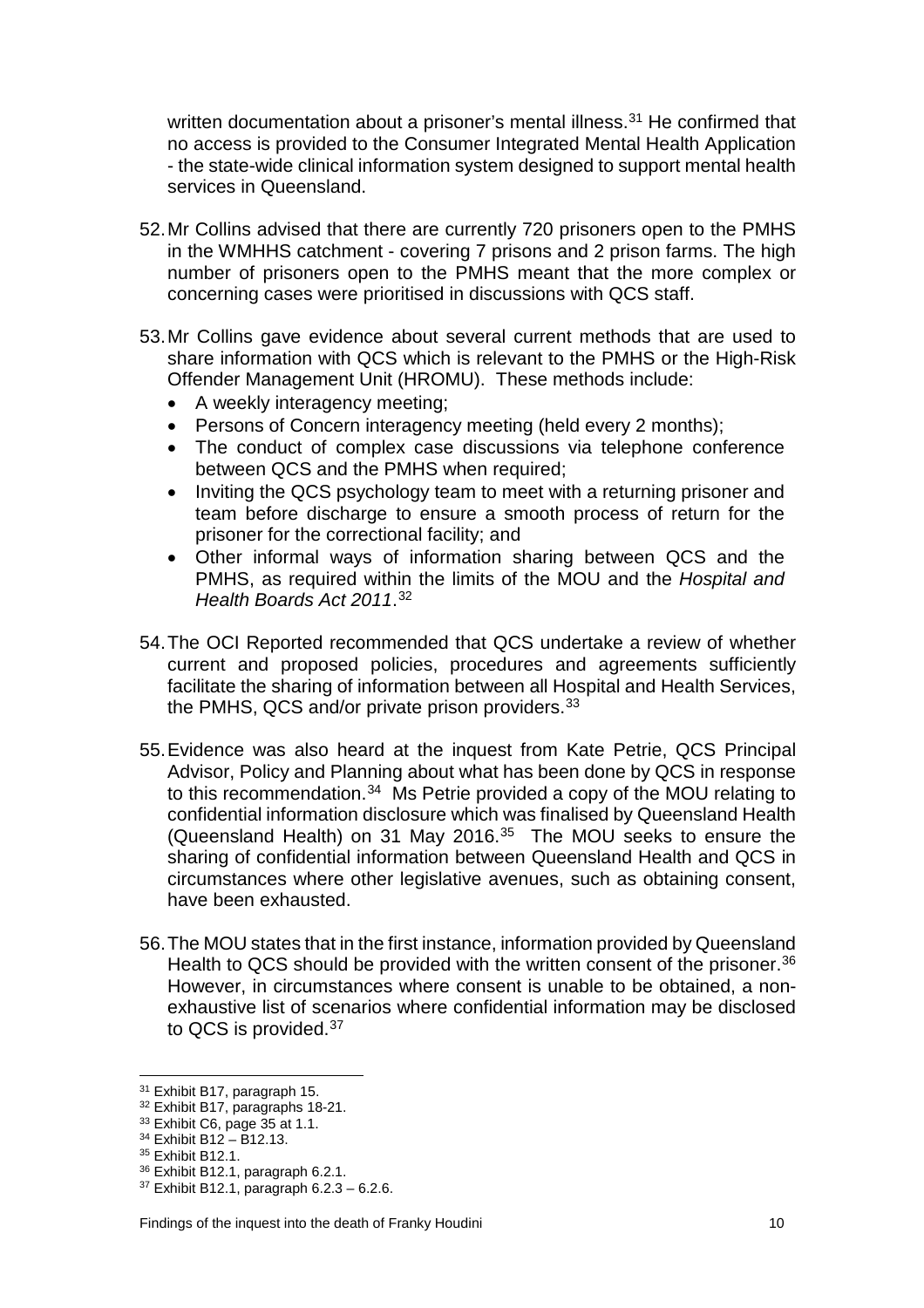- 57.The specific situation of a prisoner returning from treatment at The Park is not covered by the MOU, in which case the relevant contact person listed in the Operating Guidelines<sup>[38](#page-12-0)</sup> and the dispute resolution process should be referred to. In all situations, Queensland Health retains the discretion to not disclose confidential information to QCS.
- 58.In his evidence, Mr Collins confirmed that his understanding of the MOU was that neither it, nor the *Hospital and Health Boards Act 2011*, specifically mandate or expressly permit the passing of written documentation about a prisoner's mental health by the PMHS to QCS.<sup>[39](#page-12-1)</sup> It was also submitted on behalf of Queensland Health that the legislation refers only to the sharing of information, and does not specify that documents can be shared.
- 59.I was also assisted during the inquest by evidence from Associate Professor John Allan, Executive Director of the Mental Health Alcohol and Other Drugs Branch.[40](#page-12-2) Dr Allan explained that the *Hospital and Health Boards Act 2011*  prescribes a statutory duty of confidentiality that binds all Queensland Health staff.
- 60.Dr Allan's view was that the current legislative provisions are sufficient to enable the sharing of information with QCS about the assessment and treatment of persons under the *Mental Health Act 2016*. The *Hospital and Health Boards Act 2011* also provides a number of exceptions to the duty of confidentiality. One such exception is where the disclosure is allowed under an agreement between the chief executive and another entity which is prescribed under a regulation; and disclosure is considered to be in the public interest.[41](#page-12-3) The MOU referred to above has been prescribed under the *Hospital and Health Boards Regulation 2012* in Schedule 3.
- 61.Ms Petrie also gave evidence surrounding a further recommendation from the OCI report, namely that QCS review the effectiveness of collaboration between QCS and Queensland Health with the aim of improving information sharing to enhance offender outcomes and optimise service delivery for both parties.[42](#page-12-4) She confirmed that this issue had been identified in previous reports from the Office of the Chief Inspector.
- 62.In response to that recommendation, the Director-General of the Department of Justice and Attorney-General wrote to the Chief Executive of Queensland Health on 10 November 2016,<sup>43</sup> advising that in the absence of a central coordinating authority for offender health, QCS had experienced difficulty resolving complex policy and service delivery issues with individual Hospital and Health Services. The Director-General proposed that a joint interdepartmental committee comprising senior QCS and Queensland Health staff be established to provide ongoing oversight and governance for the delivery of health services at correctional centres across Queensland.

<sup>38</sup> Exhibit B12.1, paragraphs 10.1 and 11.3.

<span id="page-12-1"></span><span id="page-12-0"></span><sup>39</sup> Exhibit B17, paragraph 17.

<span id="page-12-2"></span><sup>40</sup> Exhibit B16 – 16.6.

<span id="page-12-3"></span><sup>41</sup> *Hospital and Health Boards Act* 2011, s151 (1) (b); Exhibit B16 paragraph 5.

<span id="page-12-4"></span><sup>42</sup> Exhibit C6, page 35 at 1.2.

<span id="page-12-5"></span><sup>43</sup> Exhibit B12.3.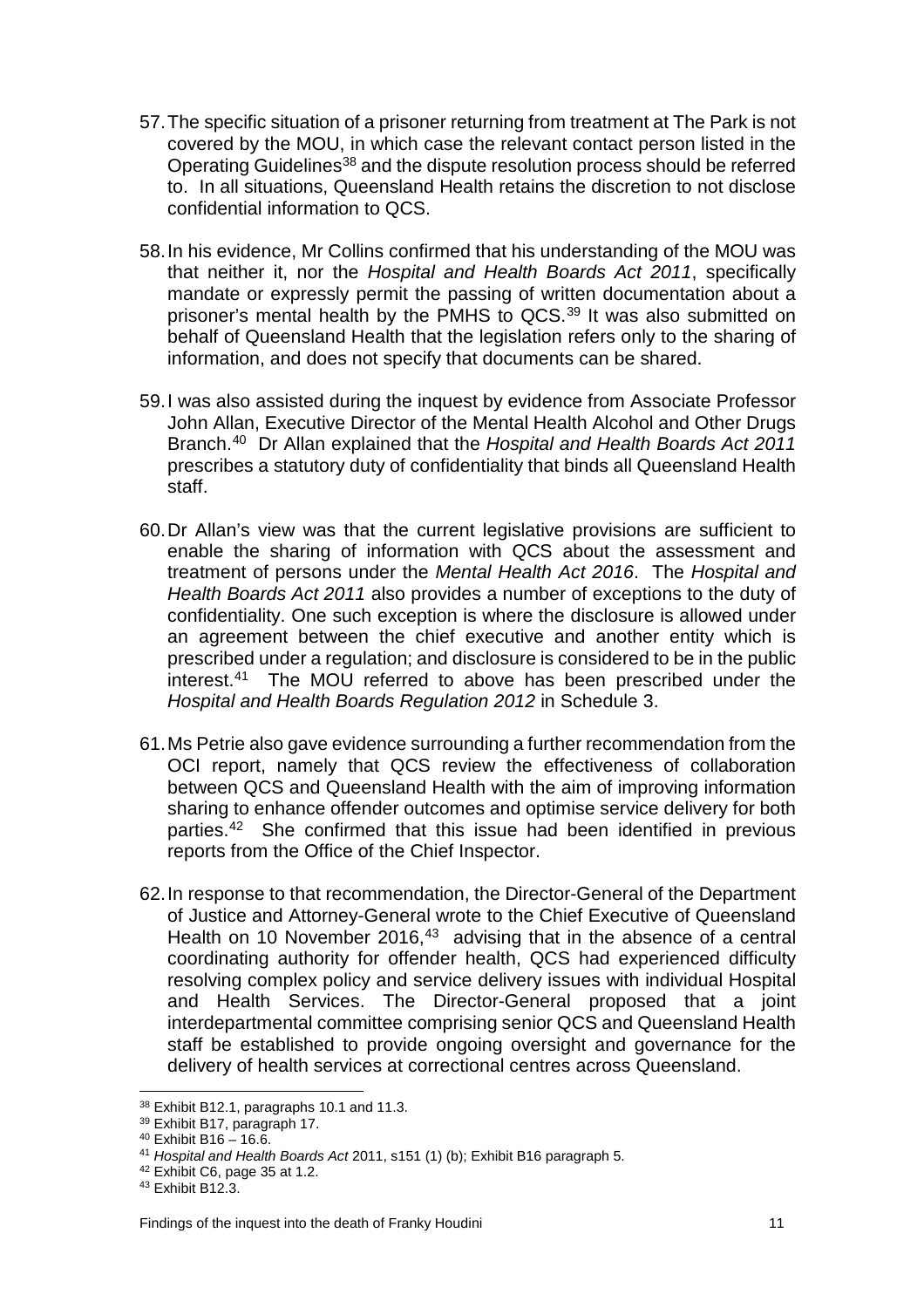- 63.Ms Petrie's evidence was that QCS is working with Queensland Health to complete a review of the MOU to address the recommendations in the OCI report. [44](#page-13-0) A number of measures are being considered, and a working party has been established to work through the operational practice issues identified with disclosing confidential information.
- 64.Dr Allan confirmed that the Operating Guidelines are currently undergoing review, with a working group established with key stakeholders from Queensland Health and QCS. He confirmed that the working group is focusing on practical issues associated with information sharing and working on guidelines that better set out the process for sharing confidential information.[45](#page-13-1)
- 65.Dr Allan agreed that the current Operating Guidelines did not contain examples that were applicable to the prison setting. He said that this was a matter that could be considered by the working group. In his view, several of the provisions of the current guidelines would have applied to enable the sharing of information, including written information, about Mr Houdini's assessment and treatment under the *Mental Health Act*.
- 66.Dr Allan considered that concerns about the extent to which information was shared should be addressed by enhancing working relationships between the respective agencies to operationalise the MOU, rather than prescribing the requirements in legislation.

#### *Queensland Parole System Review*

- 67.Consistent with recommendation 1.2 of the OCI report, the Queensland Parole System Review (QPSR) Report recommended that "*in response to the increased demand for mental health services, in line with the significant increases in prisoner and offender numbers across the State, the Queensland Government should review the resourcing of prison and community forensic mental health services.*"
- 68.As part of the response to the QPSR, \$15M of funding was dedicated to expanding the PMHS as delivered by Queensland Health. Dr Allan provided evidence explaining the breakdown of this funding. [46](#page-13-2) He said that the funding has been used to address immediate shortfalls in capacity at the PMHS. A review of the resourcing of the PMHS will be undertaken by Queensland Health during the 2019-2020 financial year.
- 69.I also heard at the inquest that an interdepartmental committee has been formed to oversee this recommendation, and others made by the QPSR. Both Queensland Health and QCS are members of this committee. Dr Allan provided the Terms of Reference for this committee<sup>[47](#page-13-3)</sup>, and confirmed that he

<sup>44</sup> Exhibit B1.4.  $\overline{\phantom{a}}$ 

<span id="page-13-1"></span><span id="page-13-0"></span><sup>45</sup> Exhibit B16 from paragraph 16.

<span id="page-13-2"></span><sup>46</sup> Exhibit B16, from paragraph 25.

<span id="page-13-3"></span><sup>47</sup> Exhibit B16.6.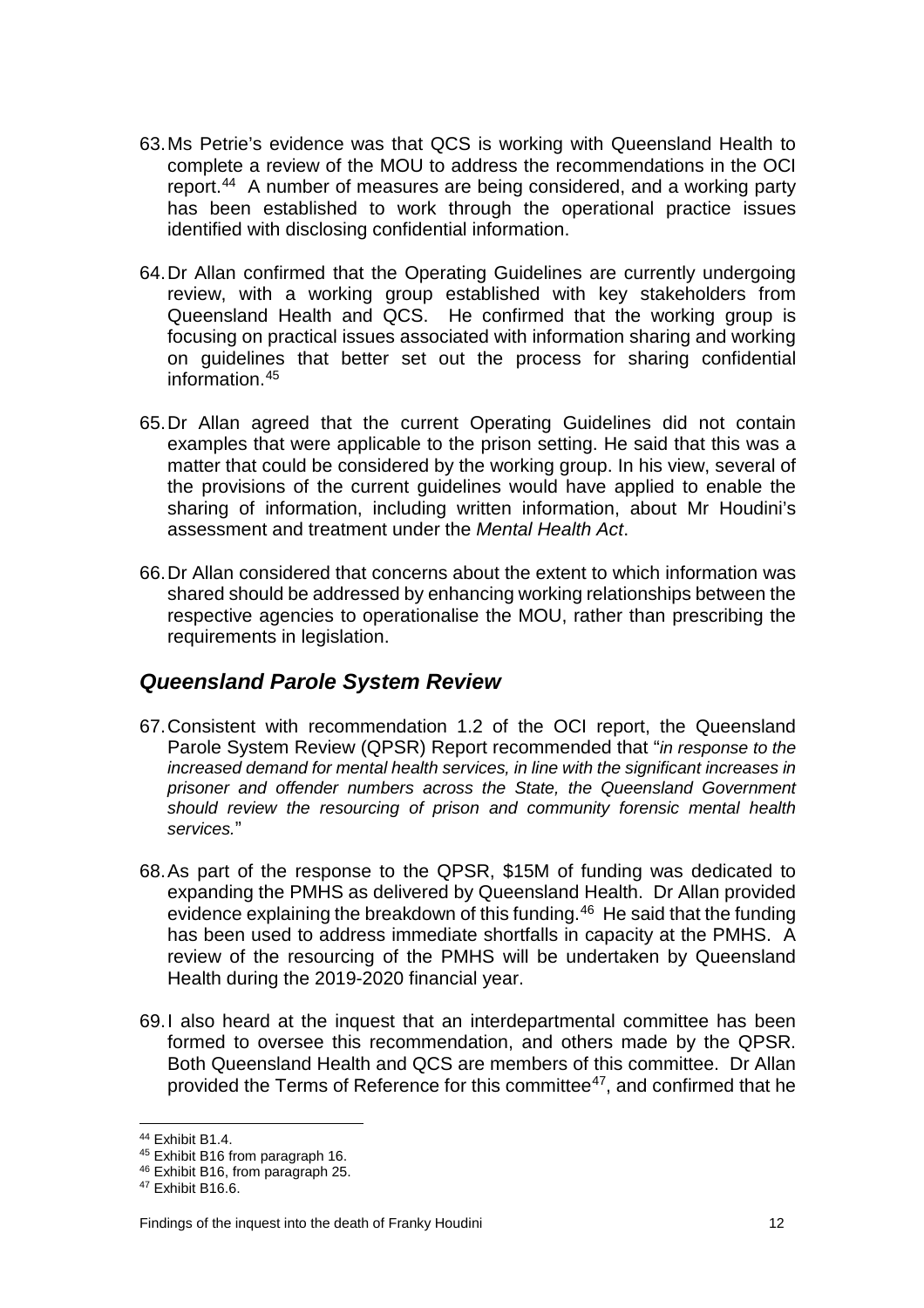represents Queensland Health on the committee. Thus far, the funding provided to expand the PMHS has been confirmed as received by Queensland Health, and the review of resourcing confirmed to occur during the 2019-2020 financial year.

#### <span id="page-14-0"></span>*Adequacy of policies and procedures in place to deal with mental health treatment of prisoners the subject of orders pursuant to DPSOA*

- 70.The OCI report investigated the extent to which QCS staff and PMHS staff were aware of the processes in place for prisoners the subject of DPSOA orders. It found that both the PMHS and QCS Psychological Services staff had an awareness that Mr Houdini was to be subject to a DPSOA risk assessment. However, neither service monitored or tracked the pending DPSOA risk assessment with any significance.<sup>[48](#page-14-1)</sup>
- 71.The OCI report also found that departments responsible for arranging and conducting the DPSOA risk assessment did not communicate the pending process with QCS Psychological Services or the PMHS, as the individual significance was not visible to them or had not been communicated. The OCI report concluded that this influenced the effectiveness of welfare checks conducted by Ms Kostyanaya on 28 May 2015 and 1 June 2015.
- 72.I heard evidence from Ms Niclaire Byrne, Acting Deputy General Manager at WCC. Ms Byrne has previously held the position of Manager, Offender Development at WCC.<sup>49</sup> Ms Byrne confirmed that the previous practice regarding DPSOA prisoners was that they were required to be seen at least monthly for case management processes. These processes were factored around reintegration needs and motivation to engage in treatment in accordance with the DPSOA order. Prisoners who were incarcerated for the contravention of a DPSOA order, or were being considered for a DPSOA order, had no requirement for any higher level of service provision than the wider population. Therefore, there were no case management requirements for Mr Houdini prior to his death. [50](#page-14-3)
- 73.The OCI report recommended that WCC review its local processes and include case management for prisoners subject to the DPSOA process by the centre's Psychological Services team.[51](#page-14-4)
- 74.Ms Byrne confirmed that when prisoners are being considered for the DPSOA process, Sentence Management Services or the Manager, Offender Development are now provided with advice from the HROMU that a risk assessment process is to occur, together with the dates for key milestones in that process. This information is then passed on to the QCS Psychological

<sup>48</sup> Exhibit C6, page 31 & 35.  $\overline{\phantom{a}}$ 

<span id="page-14-2"></span><span id="page-14-1"></span><sup>49</sup> Exhibits B11 – B11.1.

<span id="page-14-3"></span><sup>50</sup> Exhibit B11, paragraph 7.

<span id="page-14-4"></span><sup>51</sup> Exhibit C6, page 36 at 3.1.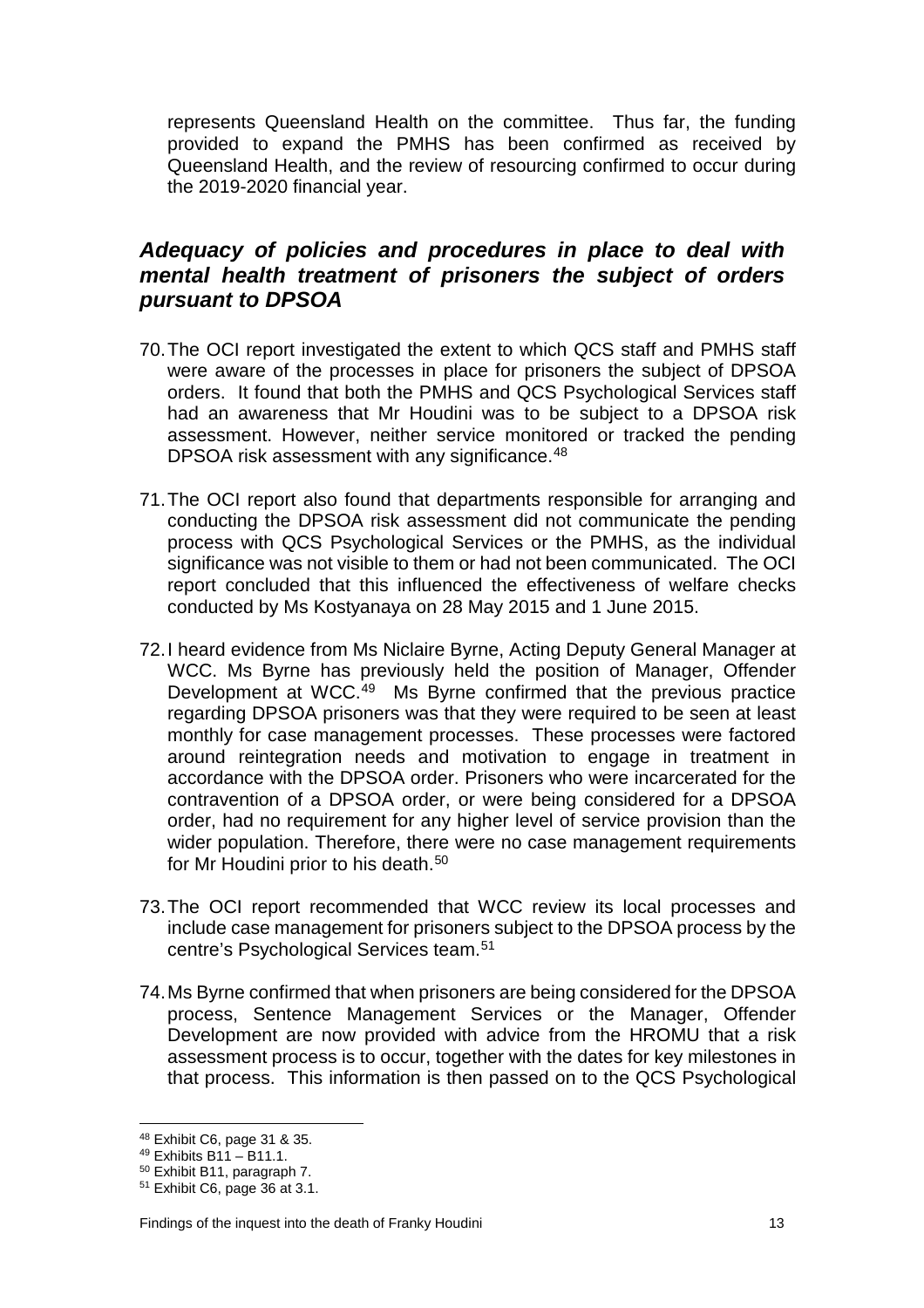Services team. The outcome is that a prisoner at WCC is seen before and after the DPSOA psychiatric risk assessment interview by a QCS psychologist.[52](#page-15-0) 

- 75.Ms Byrne's evidence was that a DPSOA prisoner was also placed on the Persons of Concern register, as was Mr Houdini. There is now a dedicated DPSOA register at WCC.<sup>[53](#page-15-1)</sup> Prisoners on this register are assessed with a high level of frequency by a staff member from the QCS Psychological Services team. The level of frequency is determined through consultation with the Senior Psychologist. The minimum frequency is monthly.
- 76.The OCI report also recommended that QCS develop a communication strategy for communicating milestones in the DPSOA application process to inform all relevant parties. $54$  I heard evidence about this issue from Mr Bruce Tannock, Principal Advisor in the HROMU.[55](#page-15-3) Mr Tannock acknowledged that, in the past, psychiatric assessment appointments with DPSOA prisoners could be arranged without offender development staff being advised. This was because communication about the application process would occur directly between Crown Law and the prison general manager, without HROMU involvement.
- 77.On 28 September 2016, a DPSOA Application Process Flowchart was published on the QCS Intranet in conjunction with the Custodial Operations Circular 01/2016 "*Communication of milestones in the DPSOA application process*." Copies of both documents were tendered at the inquest.[56](#page-15-4) Mr Tannock said that that these documents were supplemented by training provided to each correctional centre's Psychological Services team.
- 78.HROMU is now advised by Crown Law when any DPSOA related psychiatric appointment is booked within a correctional centre. In line with the evidence given by Ms Byrne, HROMU communicates that information before the psychiatric appointment to the Manager of Offender Development at the relevant correctional centre for dissemination to staff as appropriate.<sup>[57](#page-15-5)</sup> Mr Tannock's evidence was that this process ensures relevant parties are aware of upcoming psychiatric appointments for prisoners at the earliest opportunity.
- 79.These processes enable the QCS Psychological Services team to be mindful of the timing and significance of the upcoming assessments when scheduling and conducting prisoner welfare checks. Mr Tannock also said that if a psychiatrist assessing a prisoner for the purpose of a DPSOA application had concerns about the prisoner's welfare they would inform prison staff and Crown Law. He reported that the new process was working well, particularly at WCC, which houses a large number of DPSOA prisoners.

<sup>52</sup> Exhibit B11 paragraph 11; Exhibit B11.1 paragraph 7.

<span id="page-15-1"></span><span id="page-15-0"></span><sup>53</sup> Exhibit B11.1, paragraph 8.

<span id="page-15-2"></span><sup>54</sup> Exhibit C6, page 35 at 2.1.

<span id="page-15-3"></span><sup>55</sup> Exhibits B14 – B14.2.

<span id="page-15-4"></span><sup>56</sup> Exhibit B14.1.

<span id="page-15-5"></span><sup>57</sup> Exhibit B14, paragraphs 9-10.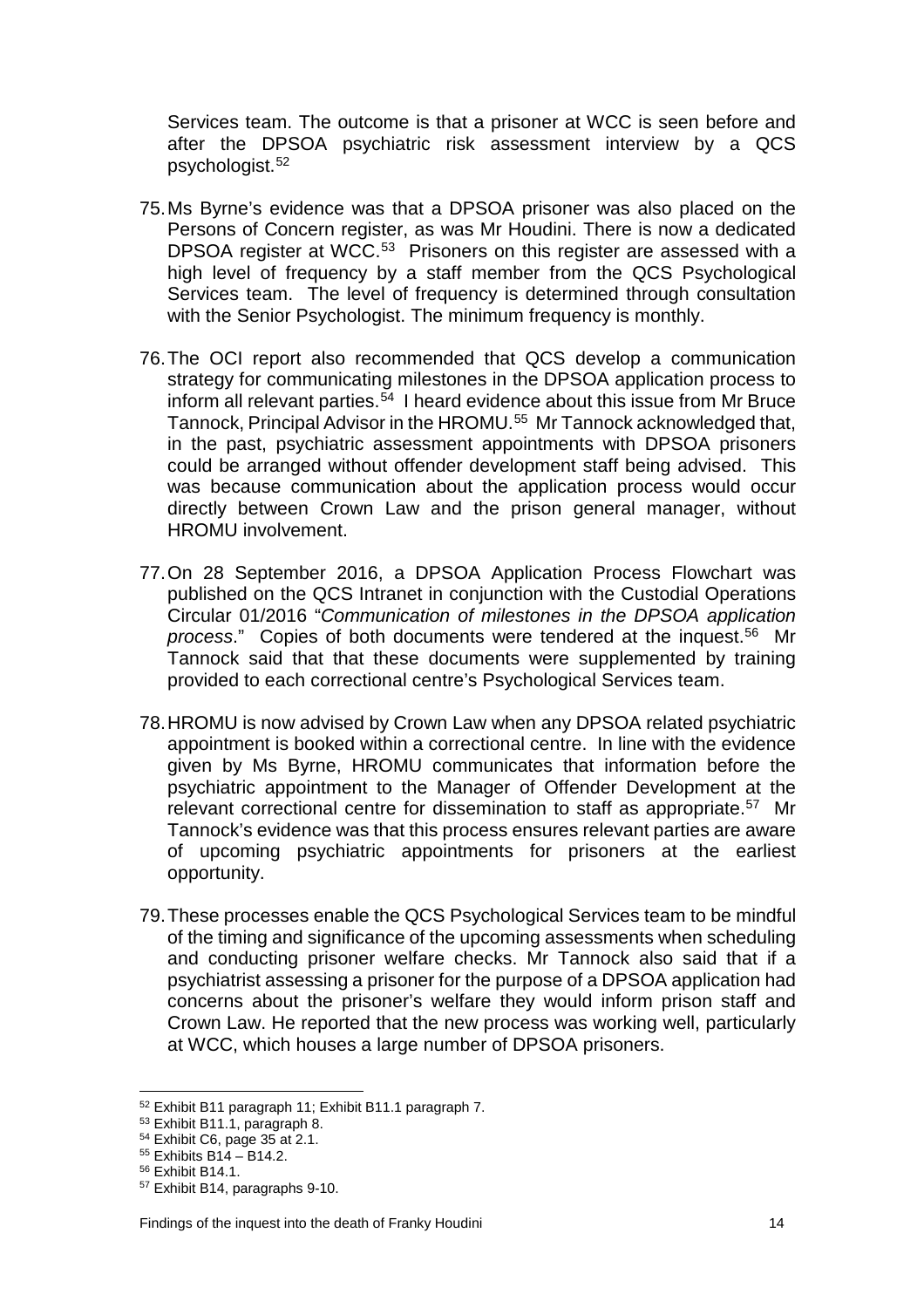- 80.I also heard evidence at the inquest from the current acting Deputy Commissioner of QCS, Mr Peter Shaddock.[58](#page-16-0) Mr Shaddock gave evidence surrounding the recommendation contained within the OCI report, that QCS review the procedure "Accommodation and Case Management - Prisoner Management."[59](#page-16-1) The review was to occur with a view to ensuring it included the additional considerations toward DPSOA prisoners engaged in the application process, particularly the important milestones in the process.
- 81.Mr Shaddock referred to a document titled "*QCS Custodial Operations Practice Directive – Accommodation and Case Management (COPD)*" which relates to the accommodation and case management of prisoners in a corrective services facility. Mr Shaddock's evidence was that QCS Statewide Operations undertook a review of this Directive, and developed additional content to provide instructions to staff regarding the communication of relevant milestones to prisoners who are or may be subject to the DPSOA process.
- 82. A copy of the revised document was tendered at the inquest.<sup>60</sup> The additional considerations for DPSOA prisoners direct that staff ensure the prisoner is informed of, and understands, the milestones of the DPSOA process. Those milestones being the pre-application psychiatric risk assessment, the preliminary hearing, the court appointed psychiatric risk assessments (as in Mr Houdini's case) and the final hearing.
- 83. Mr Shaddock also provided evidence about the infrastructure of WCC.<sup>[61](#page-16-3)</sup> He explained the existence of secure cells, and residential cells (in which Mr Houdini was accommodated). Mr Shaddock explained that while residential cells have design features like secure cells, residential cells allow a prisoner a greater degree of self-regulation and management, including the ability to lock/unlock their cell door. This capability effectively means that a cell door can be used as a ligature point. For this reason, residential cells are not deemed suitable for prisoners with a current status of at-risk behaviour.<sup>[62](#page-16-4)</sup>
- 84.Emphasising the importance of information sharing, Mr Shaddock also noted that had QCS been aware that Mr Houdini was the subject of an ITO, it was unlikely that he would have been accommodated in a residential unit at WCC. However, an individual prisoner's circumstances would be relevant to this decision.
- 85.Mr Shaddock confirmed that Mr Houdini was not on any formal at-risk observations regime at the time of his death. He did have a self-harm flag on IOMS indicating he had previously been assessed as at-risk of self-harm or suicide, but this was a common feature for many prisoners, such that the allocation of a self-harm flag was in and of itself unremarkable. This was confirmed in numerous instances in the IOMS reports, where Mr Houdini was

<sup>58</sup> Exhibit B13 –B13.2.

<span id="page-16-1"></span><span id="page-16-0"></span><sup>59</sup> Exhibit C6, page 36 at 3.2.

<span id="page-16-2"></span><sup>60</sup> Exhibit B13.1 from page 37.

<span id="page-16-3"></span><sup>61</sup> Exhibit B13.2.

<span id="page-16-4"></span><sup>62</sup> Exhibit B13.2 page 1-2.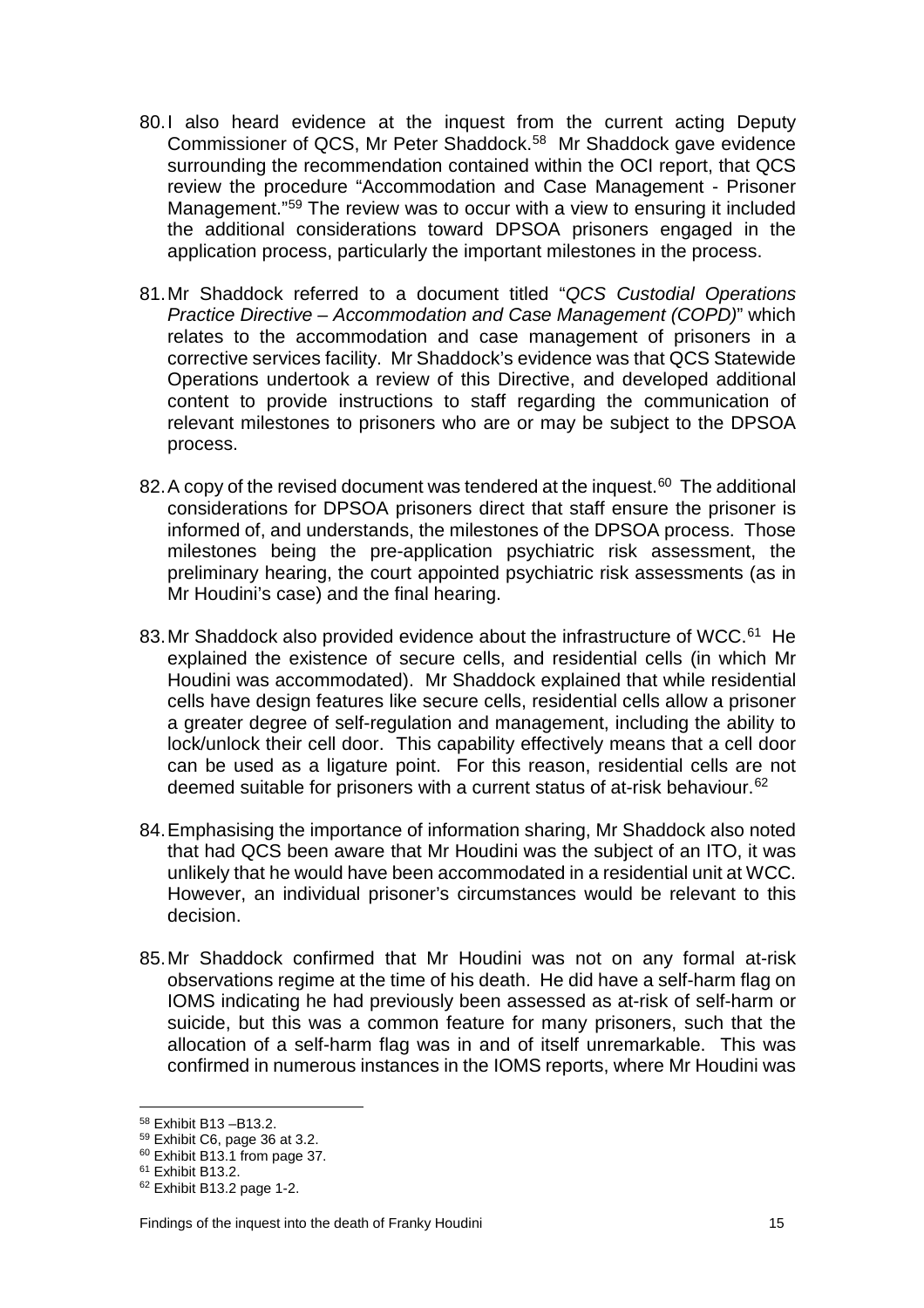seen to present unremarkably, and with no current suicidal ideation, intent or plan.

86.In terms of the information sharing recommendations which came out of the OCI report, Mr Shaddock confirmed the evidence given by Dr Allan and Ms Petrie regarding the body of work which is continuing in that regard at the interdepartmental level.

## <span id="page-17-0"></span>**Conclusions**

- 87.Mr Houdini died as a consequence of suicidal hanging. The Queensland Police Service investigation concluded, "*there is no evidence to suggest any other person was involved in the actions of the deceased and there appeared to be no indicators the deceased was planning this course of action at the time*."
- 88.I am satisfied from all the evidence that no other prisoner or member of staff at WCC was directly involved in Mr Houdini's death.
- 89.I do not consider that Mr Houdini's death could have been prevented if access to the nylon cord from the tennis net was restricted. I accept that he had a range of other possible methods at his disposal, in circumstances where he was not assessed as being at risk of suicide, and was housed in a residential unit where he enjoyed relative freedom of movement.
- 90.I consider that the first aid Mr Houdini received after he was located was of a suitably high standard. Once he was found it is highly doubtful anything could have been done that would have prevented his death.
- 91.The OCI report made the following findings under the headings Investigation Findings Table and Chain of Causation<sup>63</sup>:
	- Assessments of the prisoner's mental health and welfare (including the reception assessment conducted on 5 March 2015) were not effective toward guiding the management of Mr Houdini.
	- The welfare check conducted on 1 June 2015 shortly after the meeting with the court appointed psychiatrist was ineffective.
	- Staff were not aware about the extent to which the prisoner had difficulty in coping with acknowledging his offending behaviours associated with the DPSOA process.
- 92. The OCI Report<sup>64</sup> notes that the "*chain of causation highlights causes from the failure point to the assessed root cause".* While I acknowledge the assessment of the relevant contributory factors underpinning the findings in the OCI Report, including the lack of awareness of Mr Houdini's current mental health diagnosis and treatment needs, there was insufficient evidence at the inquest

<span id="page-17-2"></span><span id="page-17-1"></span> $63$  Exhibit C6, pp 30, 32. The Chain of Causation refers to a welfare check on 28 May 2015. <sup>64</sup> Ibid, page 34. i<br>I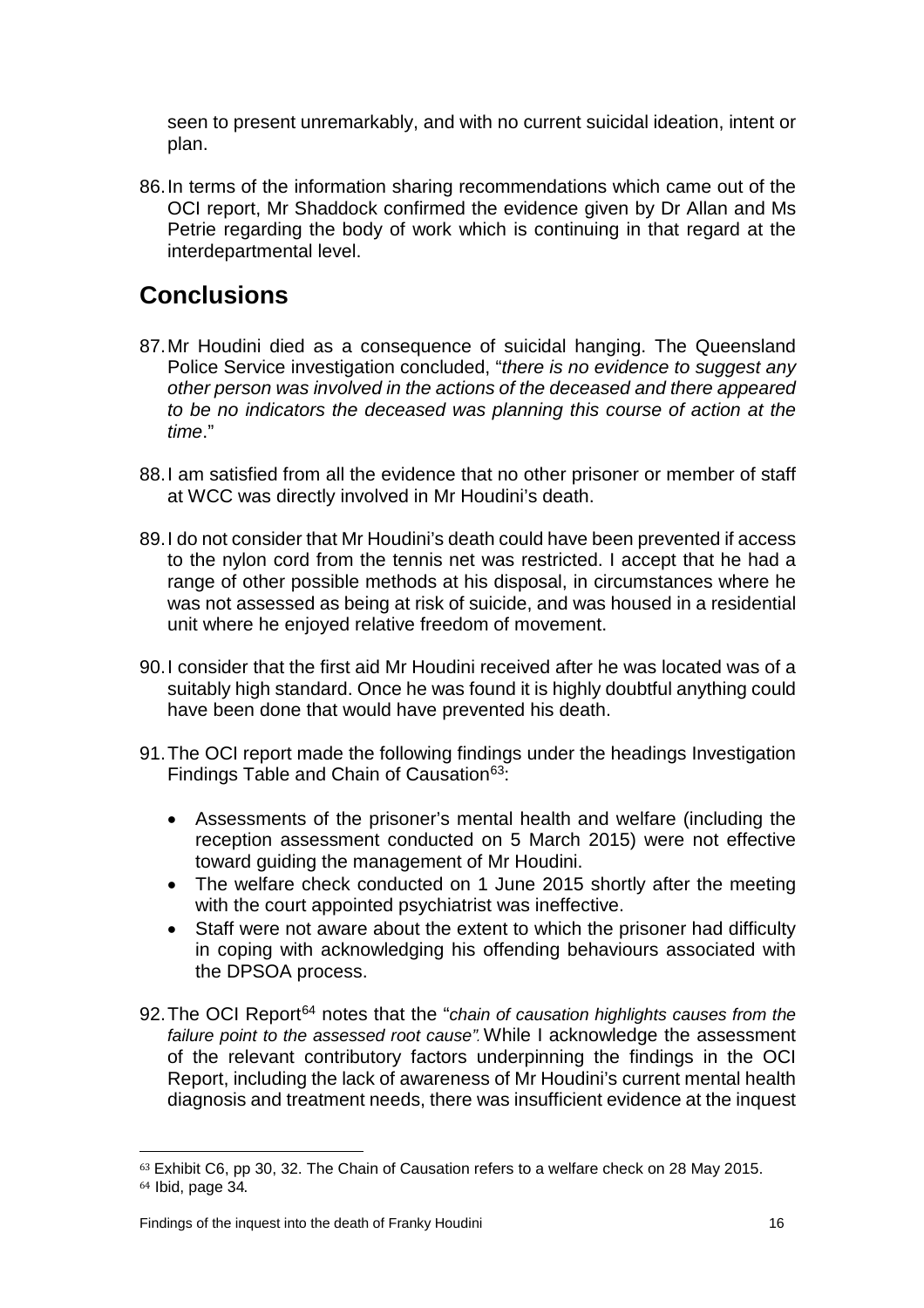to enable me to adopt the first two findings from the OCI report as being directly contributory to Mr Houdini's death.

- 93.In particular, there was insufficient evidence to support the retrospective conclusion that additional collateral information from the PMHS about Mr Houdini's diagnosis and treatment at The Park when the relevant welfare checks were conducted on 5 March 2015 and 1 June 2015 would have changed the WCC's approach to his management or altered his outcome. As Ms Spencer noted in her evidence, while this information would have provided valuable contextual and historical background, it may not have changed the approach of the relevant QCS psychologists when assessing Mr Houdini's immediate risk of self-harm on those dates.
- 94.In the week of his death Mr Houdini was seen twice by a QCS psychologist (Ms Kostyanaya), by his treating psychiatrist (Dr Voita) and by an independent psychiatrist for the purpose of the DPSOA risk assessment (Dr Grant). None of these individuals identified an elevated risk of self-harm. If they had, I am confident steps would have been taken to have the Risk Assessment Team at the WCC review his management, including placement within the centre.
- 95.I accept the OCI Report's finding that while QCS Psychological Services staff were aware in broad terms of the DPSOA application process, they should have been better informed about the key stages in that process to better understand Mr Houdini's response to it.
- 96.I also accept that collateral checks should have been undertaken to verify Mr Houdini's claims that he was being supported by family and friends.

### <span id="page-18-0"></span>**Findings required by s45**

- 97.I am required to find, as far as is possible, the medical cause of death, who the deceased person was and when, where and how he came by his death. As a result of considering all of the evidence, including the material contained in the exhibits, I am able to make the following findings:
- <span id="page-18-1"></span>**Identity of the deceased** – The deceased person was Franky Houdini.
- <span id="page-18-2"></span>**How he died** - Mr Houdini died after he hanged himself inside his cell with the intention of taking his own life while he was an inmate in a residential unit of the Wolston Correctional Centre. Mr Houdini had been the subject of an Involuntary Treatment Order under the *Mental Health Act 2001* since 5 December 2014*.* He was seen by his treating psychiatrist and prison psychologists in the week before his death but was not assessed as being at risk of suicide.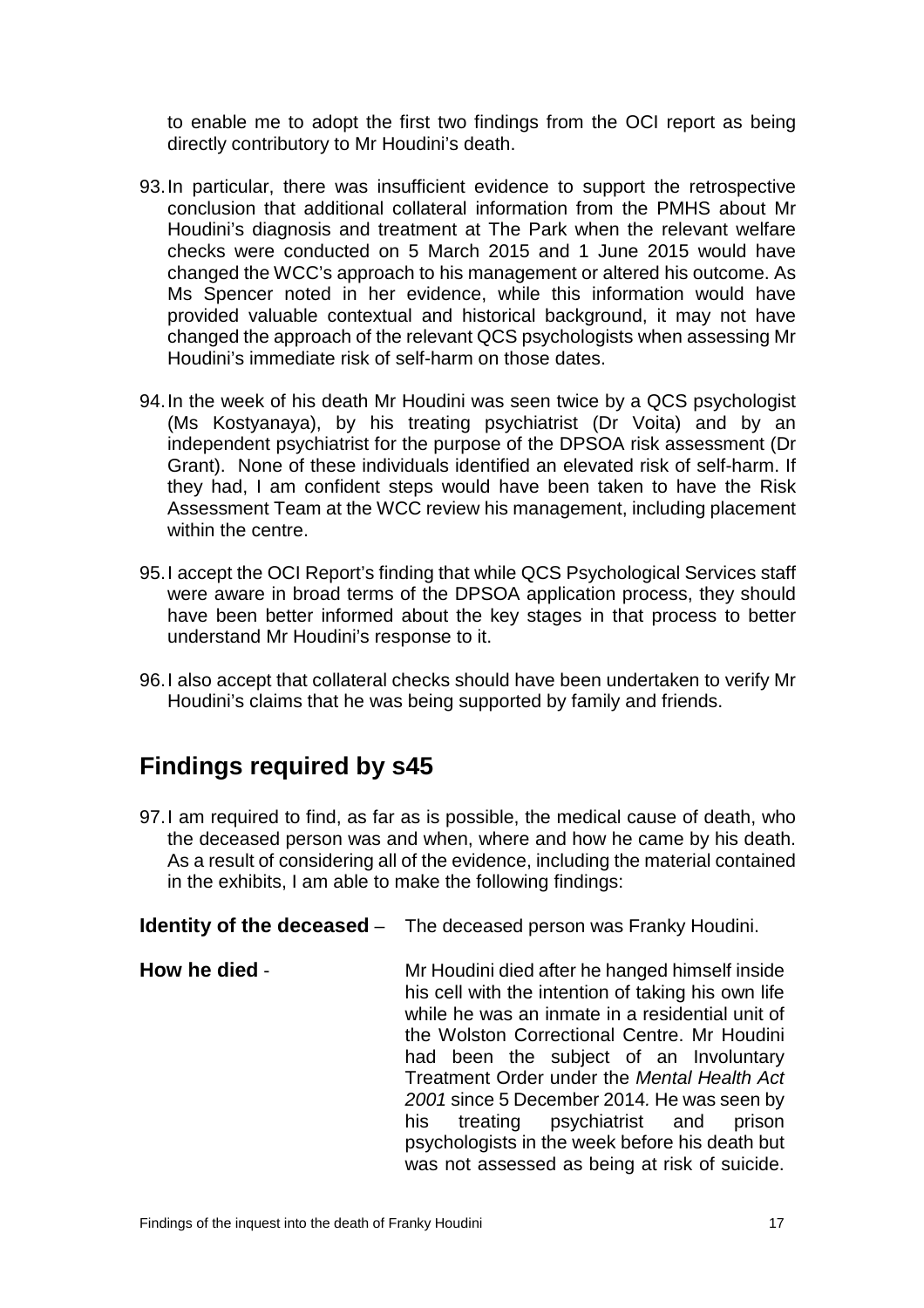In August 2014, he had been made the subject of an interim order for continuing detention under the *Dangerous Prisoners (Sexual Offenders) Act 2003*. He also faced extradition to New South Wales at the conclusion of his term of imprisonment in Queensland. It is likely that he chose to end his own life in the context of the stress associated with a probable lengthy period of incarceration beyond his original release date and an ongoing mental illness. **Place of death** – He died at the Wolston Correctional Centre, Brisbane in the State of Queensland.

<span id="page-19-1"></span><span id="page-19-0"></span>**Date of death** – **He died on 2 June 2015.** 

<span id="page-19-2"></span>**Cause of death** – Mr Houdini died due to hanging.

## <span id="page-19-3"></span>**Comments and recommendations**

- 98.Section 46 of the *Coroners Act 2003*, insofar as it is relevant to this matter, provides that a coroner may comment on anything connected with a death that relates to public health or safety, the administration of justice or ways to prevent deaths from happening in similar circumstances in the future.
- 99.The OCI report made five recommendations, [65](#page-19-4) which have been discussed above, associated with its findings in relation to root causes. I am satisfied that the recommendations have been responded to appropriately, and acknowledge the body of work that is continuing particularly with respect to enhanced funding for the PMHS, and the resolution of ongoing practical difficulties associated with the sharing of confidential information between QCS and the PMHS. I am satisfied that these steps will address the root causes identified in the OCI Report.
- 100. I was not persuaded that the current legislative framework prohibits the appropriate sharing of relevant confidential information between the PMHS and QCS psychologists. I agree with Dr Allan that enhancing working relationships between the respective agencies to operationalise the MOU, rather than prescribing the requirements in legislation, is likely to lead to improved information sharing.
- 101. I also consider that the policy underpinning the current information sharing arrangements is sound. This requires that the wishes of a prisoner regarding the release of information about their mental health treatment to be respected, unless there is a legal or clinical requirement for the information to be shared.

<span id="page-19-4"></span><sup>65</sup> Exhibit C6, page 35 'Attachment 5'.